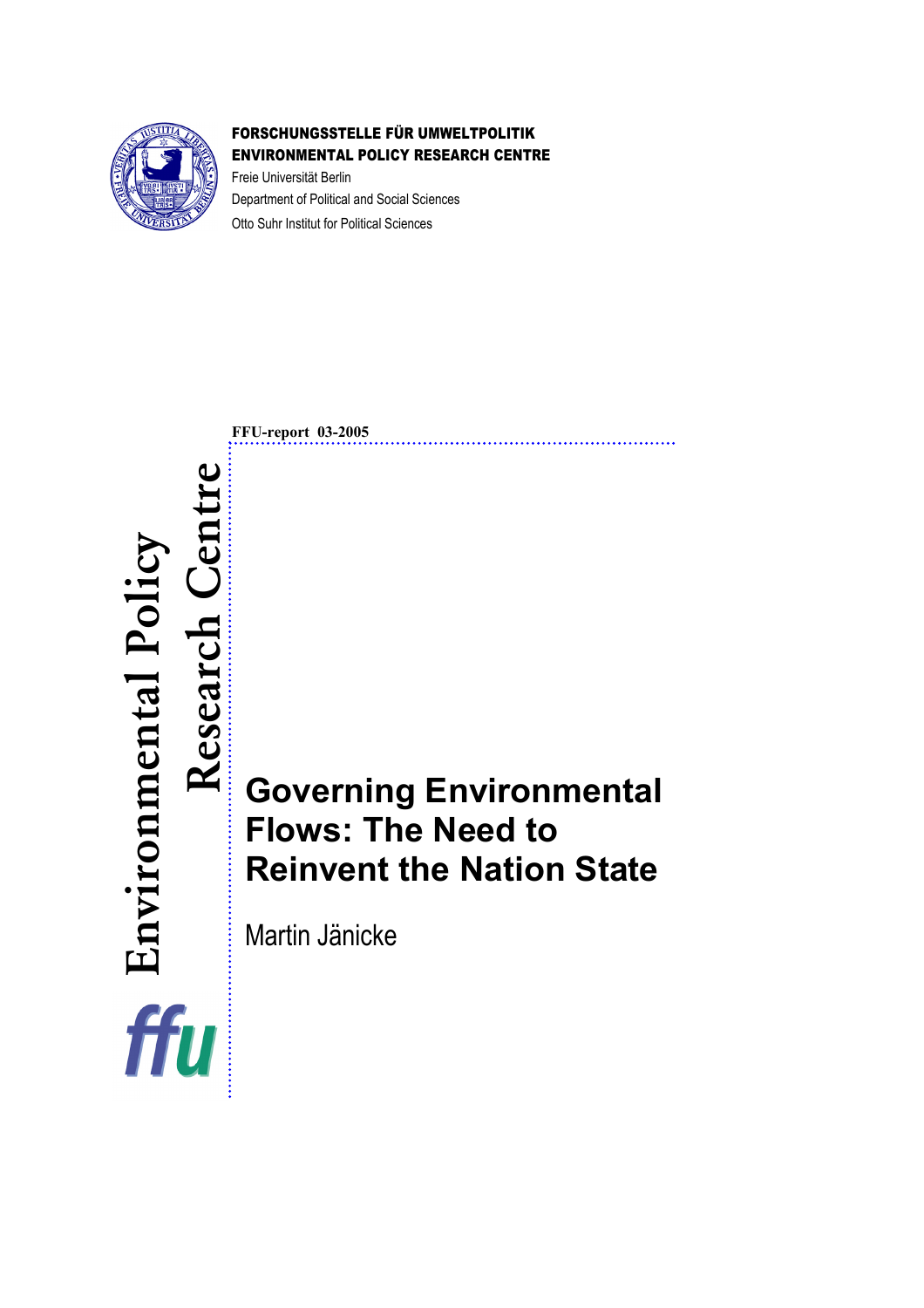*The paper was originally presented to the International conference "Governing Environmental Flows – Reinventing the State in Global Modernity", June 13-14 – Wageningen, The Netherlands.* 

> *ISSN 1612-3026 FFU-rep 03-2005*



#### FORSCHUNGSSTELLE FÜR UMWELTPOLITIK

Freie Universität Berlin Fachbereich Politik- und Sozialwissenschaften Otto-Suhr-Institut für Politikwissenschaft

Ihnestr. 22 14195 Berlin

> telefon +49-30-838 566 87 fax +49-30-838 566 85 email [ffu@zedat.fu-berlin.de](mailto:ffu@zedat.fu-berlin.de)  internet www.fu-berlin.de/ffu/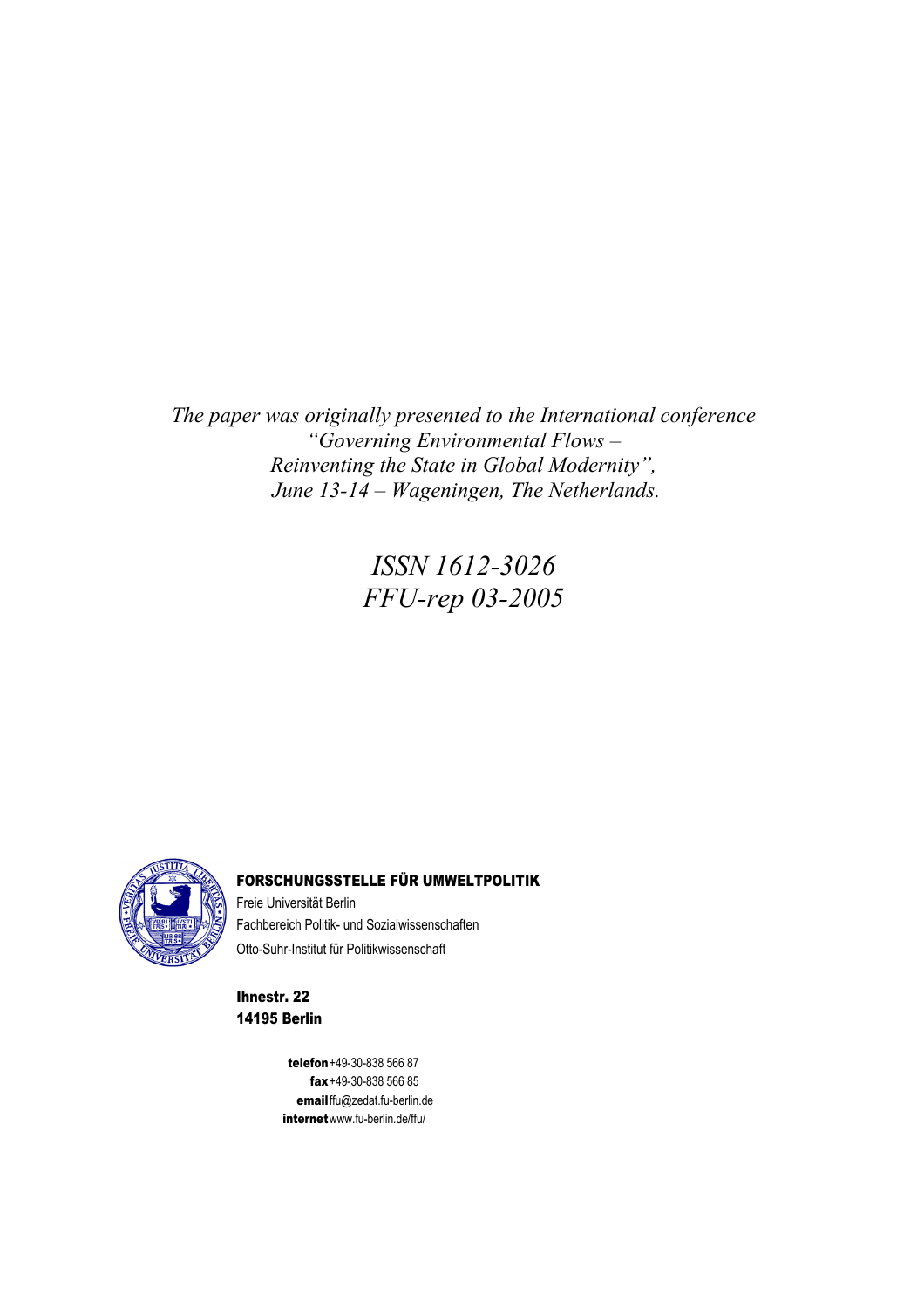## **Introduction**

The management of *environmental flows* needs new concepts of governance. What is the role of government in this context? And what is the role of the nation state? The fact that *environmental flows* are typically of global nature leads to the question whether the nation state is still able to fulfill its relevant functions in times of economic and political globalization. Before turning to these main questions, I would like to briefly introduce and discuss the concepts of '*environmental flows*' and '*environmental state*'.

# **The cleaning and reduction of environmental flows**

The concept of *environmental flows* was introduced by Mol and Spaargaren (2003). Using their concept, they focus on both the "changing material flows in products and environmental goods" and the "social relations and networks that give origin to, or accompany" such flows (Mol et al., 2003: 5-6). This concept may be more relevant in theory than in empirical research or in the field of policy consultation. As a theoretical concept, it is innovative and seems to have a high heuristic potential. It may be useful to identify different institutional contexts that frame the environmentally relevant material flows (Adriaanse et al., 1997). By adopting this broader approach rather than focusing on a single emission, product or sector, one can enlarge and possibly optimize the spectrum of intervention. This includes the identification of the main veto players in the chain of *environmental flows* (Jacob, 2003; Tsebelis, 2002).

 Without discussing the concept in detail, I would however propose to first focus the concept on material flows in terms of their environmental impacts, and then analyze the societal conditions that influence the flows in a second step. Material flows in terms of their environmental impacts are complex in their own right! They include not only movements of matter within space (e.g., as basic materials, goods, or emissions) but also several changes in their environmental impacts as well as different combinations with other material flows. As *environmental flows* they, indeed, also have a societal dimension because they are both essentially influenced by the system of consumption and production and relevant as far as the human environment and health is concerned.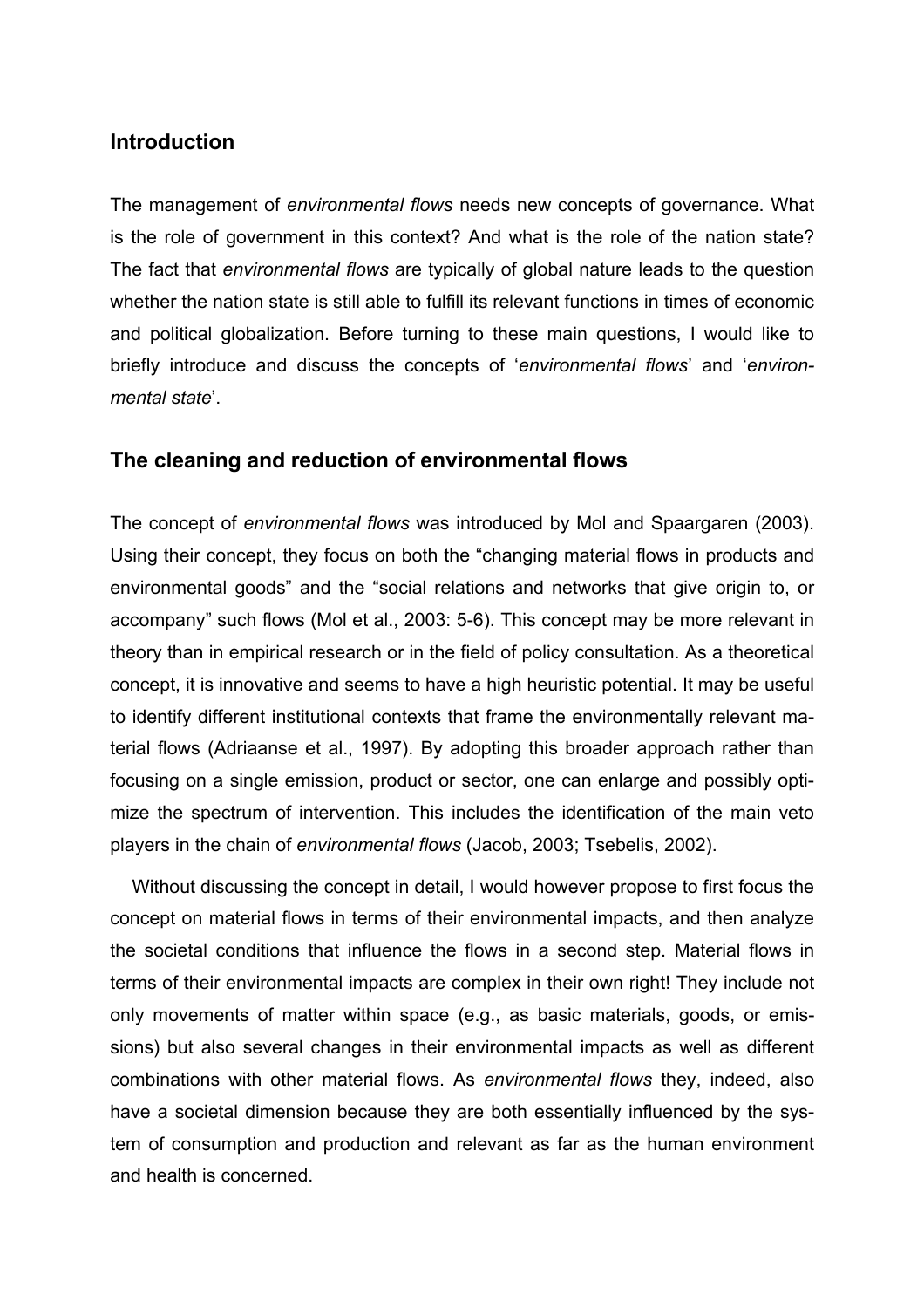At the Free University of Berlin we have so far used the concept of 'material flows' in connection with a model of policy intervention (Jänicke, 1995; Jänicke and Zieschank, 2004). For many good reasons, the scientific debate has come to trace environmental impacts back to material flows. But it makes sense to use the more comprehensive concept of *environmental flows* to denominate both the material flows and the possible disturbing processes within the environment. The concept of *environmental flows*—if conceived as material flows in terms of their environmental impacts—could prevent us from using a too simplistic concept of material use leading to undifferentiated postulates like 'factor 10' or 'factor  $4'.<sup>1</sup>$  This is often restricted to a 'tonnage ideology', which has little to say about the various kinds of environmental impacts which tend to be quite different and therefore require different forms of observation and control.

 Instead of 'factor 10' postulates, I suggest a postulate that I call the *cleaning and reduction of material flows* (see below). 'Cleaning of environmental flows' (e. g. by substitution of dangerous substances) seems to be even more important than their 'reduction'. The paradigm for this postulate could be the new 'REACH system' of the EU Commission, or also the field of climate protection, where the reduction of energy consumption is of course a precondition for any success, but the cleansing of the energy mix from fossil and nuclear energies is even more important. For a long time, the paradigm for de-materialization and 'factor 10' (or 4) has been the area of waste management and recycling. However, this area comprises a segment of environmental flows that is too small (less than 10 per cent) and should not be overburdened by the general task of resource management.

 Figure 1 provides a schematic model of the governance of environmental flows. As noted in Figure 1, environmental flows typically involve four stages: (1) the *input* of environmental resources; (2) the *conversion* process of production and consumption (constituting the 'driving forces' in terms of the well-known OECD model (http://www.oecd.org/dataoecd/0/52/1933638.pdf); (3) the *output* of negative environmental effects (the 'pressures' of the OECD model) and (4) the resulting environmental *state* of the landscape, resources, species, or ecological functions (leading to final 'impacts').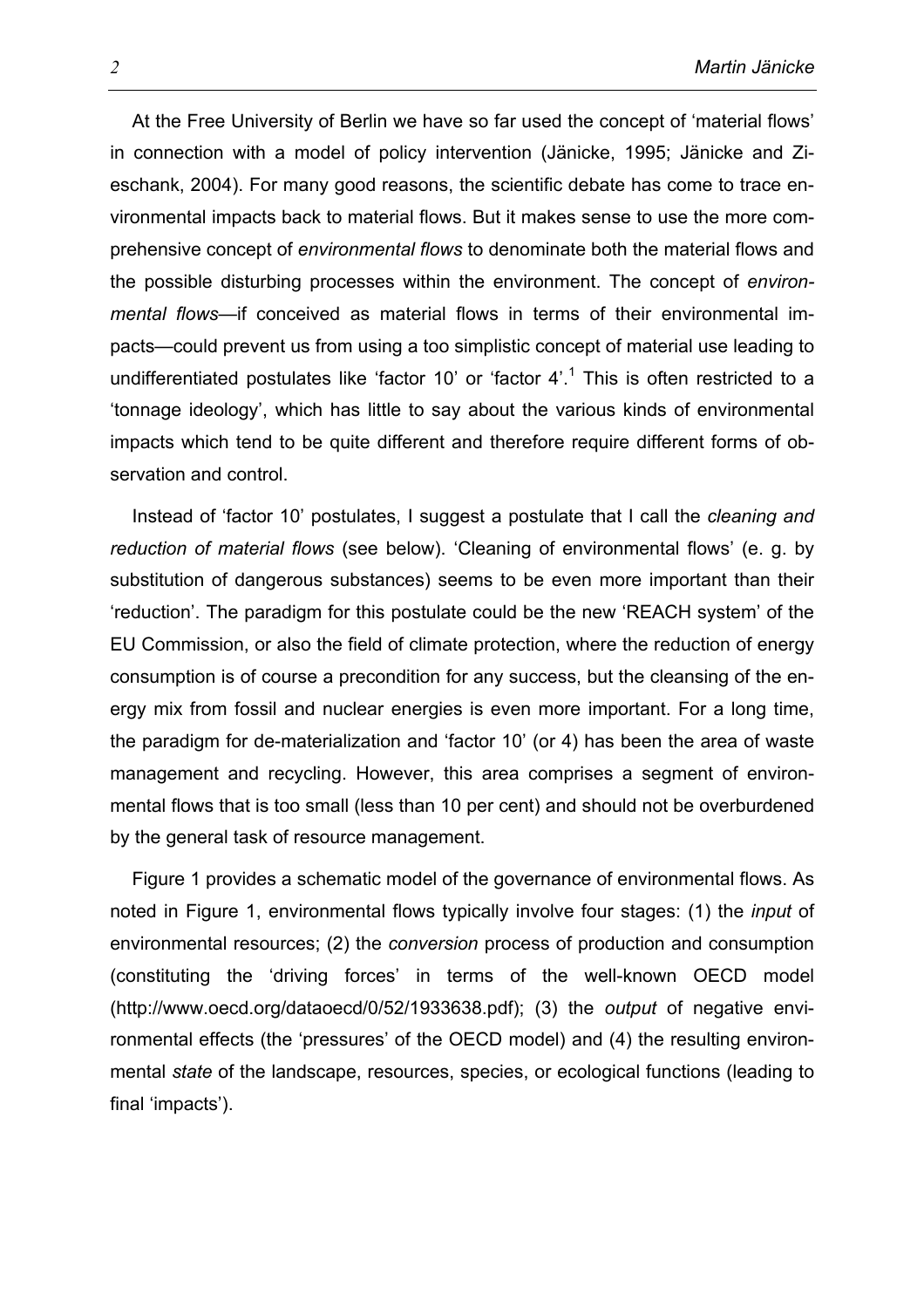

**Figure 1. Governance of Environmental Flows** 

*Source: Jänicke and Zieschank (2004)* 

One can similarly distinguish four stages in the development of environmental policy: The starting point is the visibly bad state of the environment. The main approach was reparation and management of environmental damages, combined with some insufficient reactive interventions like the dilution of pollution ('high chimney policy'). The next step consists of attempts to reduce the level of environmental pressure. Here, the main policy approach was the use of technical prescriptions for emissions and waste, typically leading to add-on technologies. The basic idea was to separate the system of production and consumption from the environment as far as possible, essentially by technical means and technical prescriptions. For various reasons, this proved to be possible only to a certain degree. The limits to this approach can be observed, for example, in the field of agriculture or regarding dissipative losses of all kind. In the third stage, which occurred primarily in the 1990s, environmental policy has therefore turned to bring about a conversion process within the system of production and consumption. Here, the general governance approach has so far been the broadest. The policy orientation has changed from technical standards (related to specified environmental impacts) to sectoral strategies, based on dialogue and cooperation. The debate on modern environmental governance is essentially a debate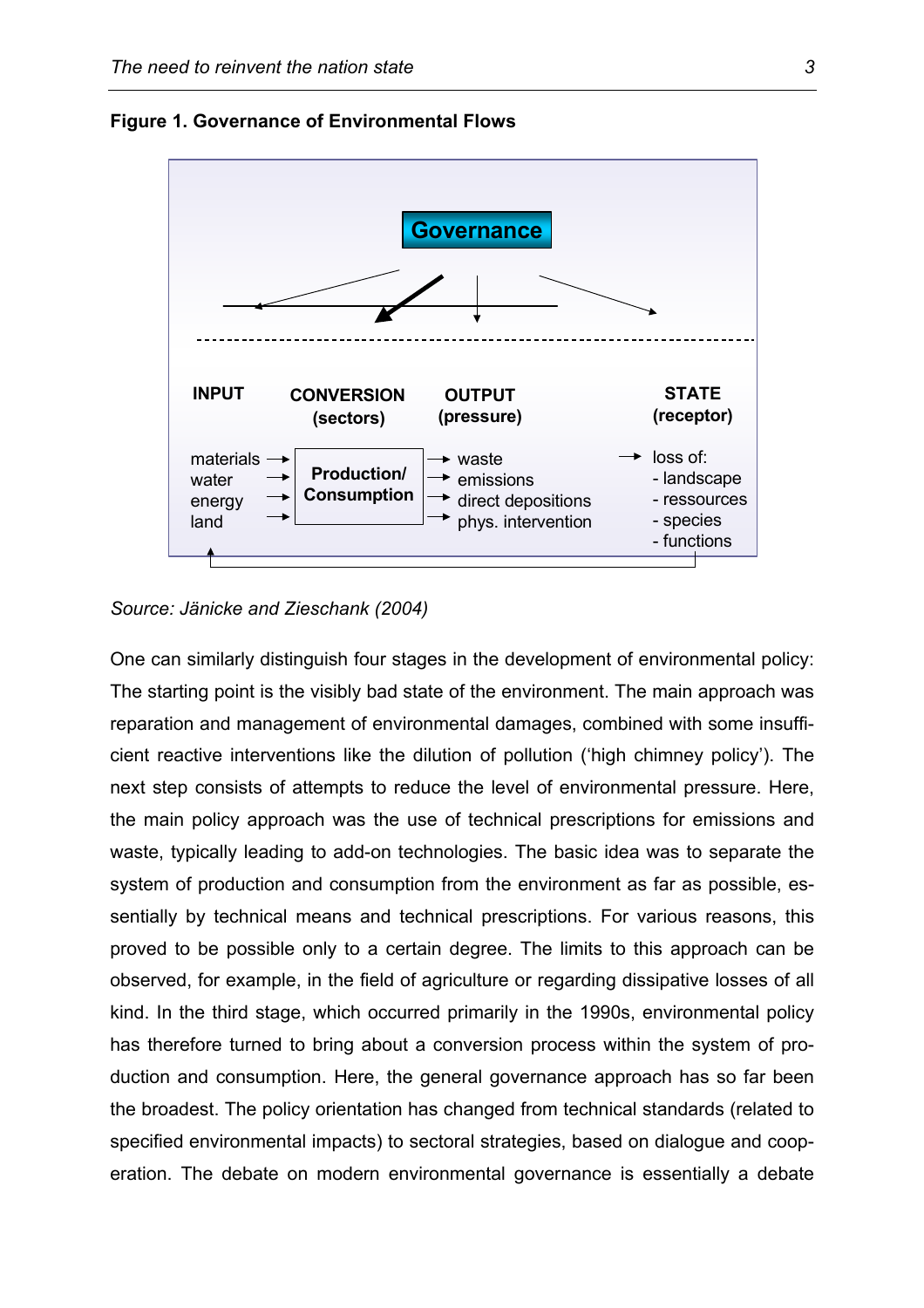about the governance of conversion processes. The final stage could possibly be the reduction of the input of material flows, since there is almost no environmental pressure without material flows. The taxation of the input to stimulate efficient resource use, including recycling, could be a plausible instrument for such preventive strategies. However, the ex-ante reduction of material flows necessarily leads to a reduced importance of powerful sectors such as mining, energy, basic industries or construction (reduced input of land). For many reasons, which cannot be discussed here, this approach has proven to be extremely difficult. Beyond the taxation of mineral oil, only a few input taxes exist in OECD countries.

 Therefore, the *environmental flows* within the system of production and consumption currently are—and remain—the central challenge to modern environmental governance. This development of the environmental policy discourse has led to several proposals. The most important is the proposed 'framework programme on sustainable production and consumption patterns', developed by the UN Johannesburg Summit. Trying to implement the latter, the EU Commission has launched an initiative on the sustainable use of natural resources.

 The sphere of production and consumption is the most important field for a strategic 'cleaning and reduction' of *environmental flows*. Governance of *environmental flows* is necessarily multi-stakeholder, multi-sector and multi-level governance (see Figure 2)*.* The traditional instruments of environmental state intervention (both standards and taxes) are still important, e.g., in the field of climate protection (obligatory feed-in tariffs, or energy-efficiency standards like the Japanese 'Top Runner Programme'). But at the same time, additional approaches for making better use of the existing motivation and innovation potential within society and the business sector are necessary. Therefore, all kinds of modern cooperative governance have gained importance, not least to avoid complicated decision-making processes by negotiating 'in the shadow of hierarchy' (Scharpf, 1998). This includes sectoral strategies and environmental policy integration.

 As a result of the Rio Process and the experiences with environmental policy reform after 1992, patterns of governance have become more and more differentiated and complex. This is a process of trial and error, which is still going on.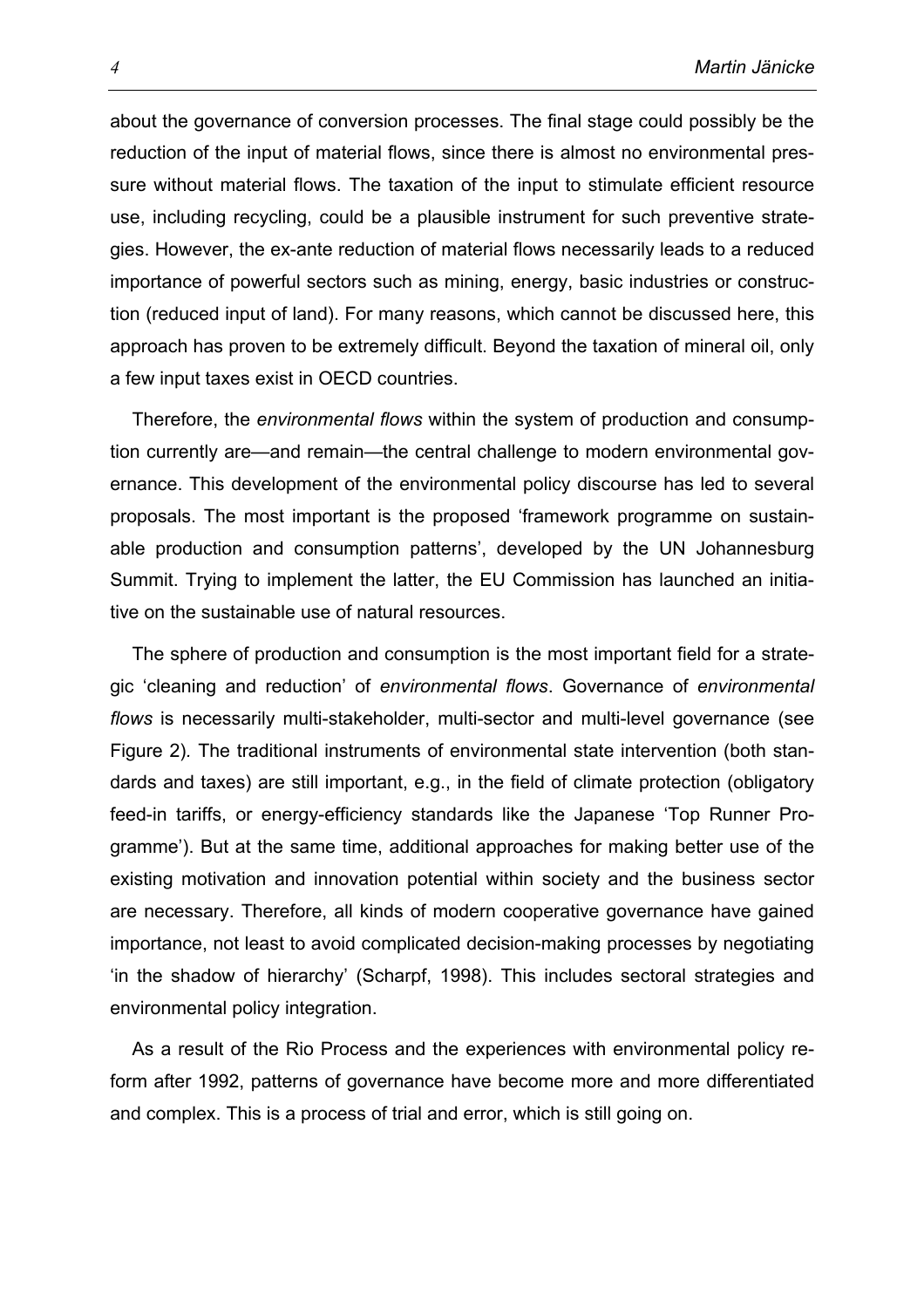#### **The environmental state**

The concept of the "green state" (Dryzek et al., 2003) or e*nvironmental state* (Mol / Buttel, 2002, Mol et al., 2003) may be useful in this context. It has been invented and re-invented several times since the late 1980s (Kloepfer, 1989). Today, it is a possible formula for the ecological dimension of modern governance in terms of the three– pillar approach of sustainable development. Beyond this, the *environmental state* relates to one of the three cross-sectoral meta functions or "core interests" (Dryzek et al., 2003) that can be attributed to modern government in general—the economic, social and ecological meta function, which determine more than one policy field (see also Jänicke, 1990: 8-9):

- The *economic meta function*—which is historically the oldest—to provide the necessary regulatory framework and infrastructure for economic development and growth. Relevant policy fields (beyond economic affaires) include energy, transport, agriculture, housing, finance and research and education. Main political proponents are industrial organizations, liberal and conservative parties.
- The *social meta function* comprising the provision of social security and redistribution ('welfare state'). Relevant policy fields include social affairs, labor market, health, education, housing, (public) transport and consumer protection. Main political proponents are trade-unions, welfare organizations, churches and left-wing parties.
- The *ecological meta function* to assure the protection of the environment ('*environmental state*'). Relevant policy fields (beyond environmental protection) include research and education, consumer protection and especially the environmental divisions of all those policy sectors responsible for environmentallyintensive production sectors. Main political proponents are environmental NGOs, parts of the media and the scientific community as well as green (and partly other) parties.

Already in the late 1980s, Kloepfer, Forsthoff and Hofmann have used the concept of the *environmental state* ('Umweltstaat') in the context of the basic objectives of the constitutional law. They distinguished the ecological functions of the modern state from the functions of "state under the rule of law", "industrial state" and 'welfare state'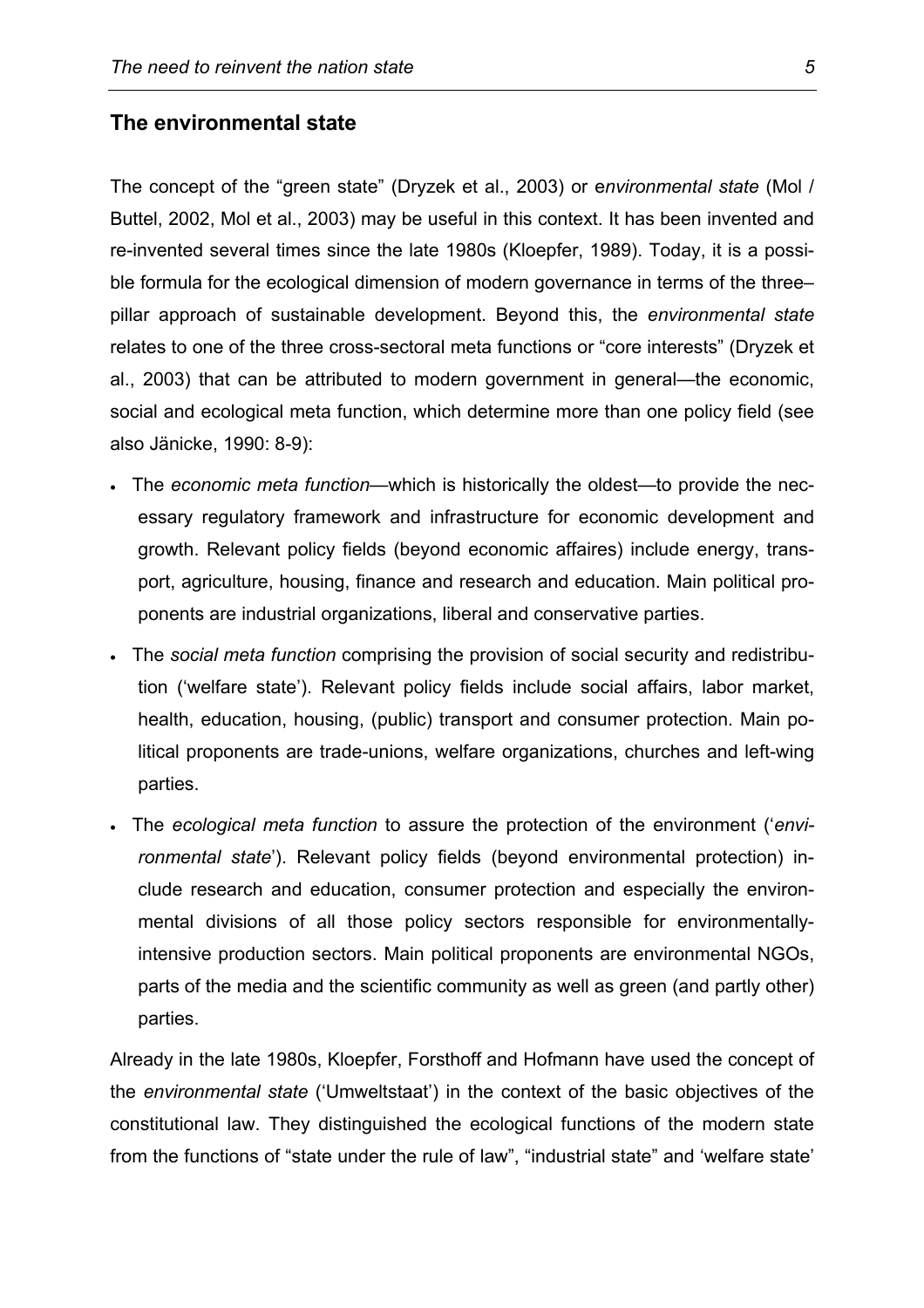(Kloepfer, 1989, see also Callies, 2001). Later on, Bruno Dente conceived the 'ecological state' as 'a broker' playing with all the involved actors "a complex set of games with the idea of decreasing resource consumption at all levels" (Dente, 1998: 11). This notion is very close to an understanding of the *environmental state* as the core of governing *environmental flows (Mol et al., 2003)*. Typically the *environmental (ecological, green) state* is also defined in the context of global governnance.

 The following relationships between *environmental flows* and the *environmental state* may be especially relevant: First, e*nvironmental flows* do not only have different effects on environmental media such as air, water, or soil, but also differ from one sector to the other, for example, from energy production to the chemical industry or from agriculture to construction. As far as their environmental impacts are concerned, the management of *environmental flows* has therefore to deal with the inherent logic of each sector. Environmental policy integration and sectoral environmental strategies are an indispensable part of cleansing and reducing *environmental flows*. If one takes into consideration the cross sectoral importance of environmental issues, the concept of *environmental state* proves to be analytically useful.

 Second, the management of *environmental flows* within the system of production and consumption is impossible without giving a strong role and responsibility to those actors that cause and influence such flows. Compared to governments who act in a narrower legal framework with many veto players in the decision-making process, retailers or companies are often in a better position to end the use of substances or products causing environmental stress. Also, the innovation potential of industrial actors can be activated and used better if there is a close and cooperative relationship between government and the target group. The network could be broadened and strengthened by including environmental scientists, NGOs or other civil society actors. The governance of *environmental flows* is therefore commonly achieved by public and private actors.

 Finally, in a similar manner, governance of *environmental flows* means reaching beyond the nation state. The flows of raw materials, (semi-)goods, emissions, or waste often cross national borders. Their management, therefore, cannot be restricted to national policies. Consequently, the governance of *environmental flows* must be conceived as multi-level governance and governing beyond the nation-state.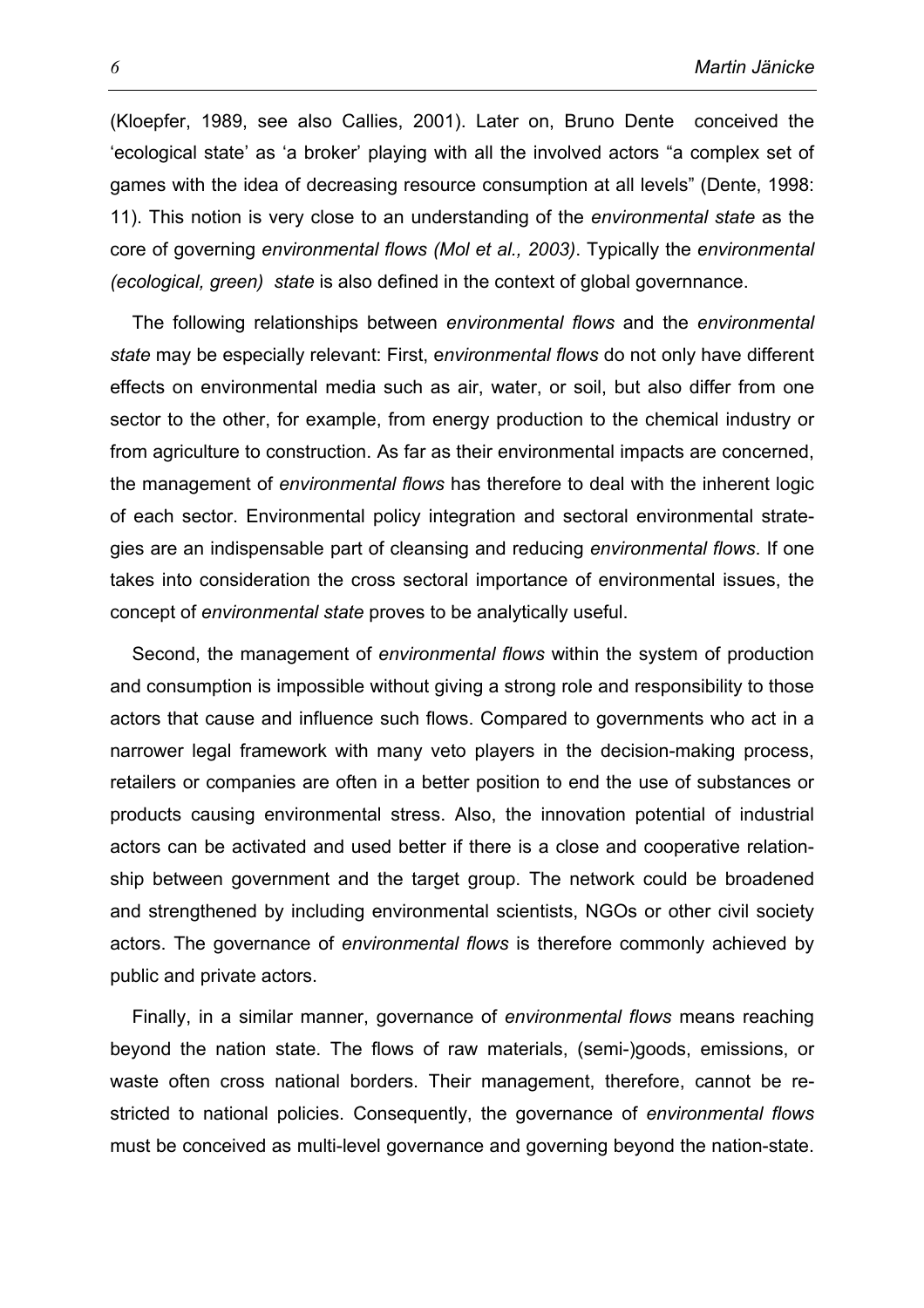This is why Dente and Kloepfer stressed the role of the ecological state within the global context.

 All this leads to a highly complex picture of modern multi-sectoral, multistakeholder and multi-level environmental governance. Figure 2 aims to portray this complexity by showing graphically the different dimensions of environmental governance: political levels (individual- to global-level), social actors (civil society, government, and business), and environmentally sensitive economic sectors (industry, energy, transport, and so on). The situation can be even more complex, if we bear in mind that the relationship between the actors involved can range from one-sided government influence on industry (as in the beginning of environmental policy), to strong business influence on government (even as capture!) or to various forms of cooperation between the two sides.





*Source: Jänicke (2003).*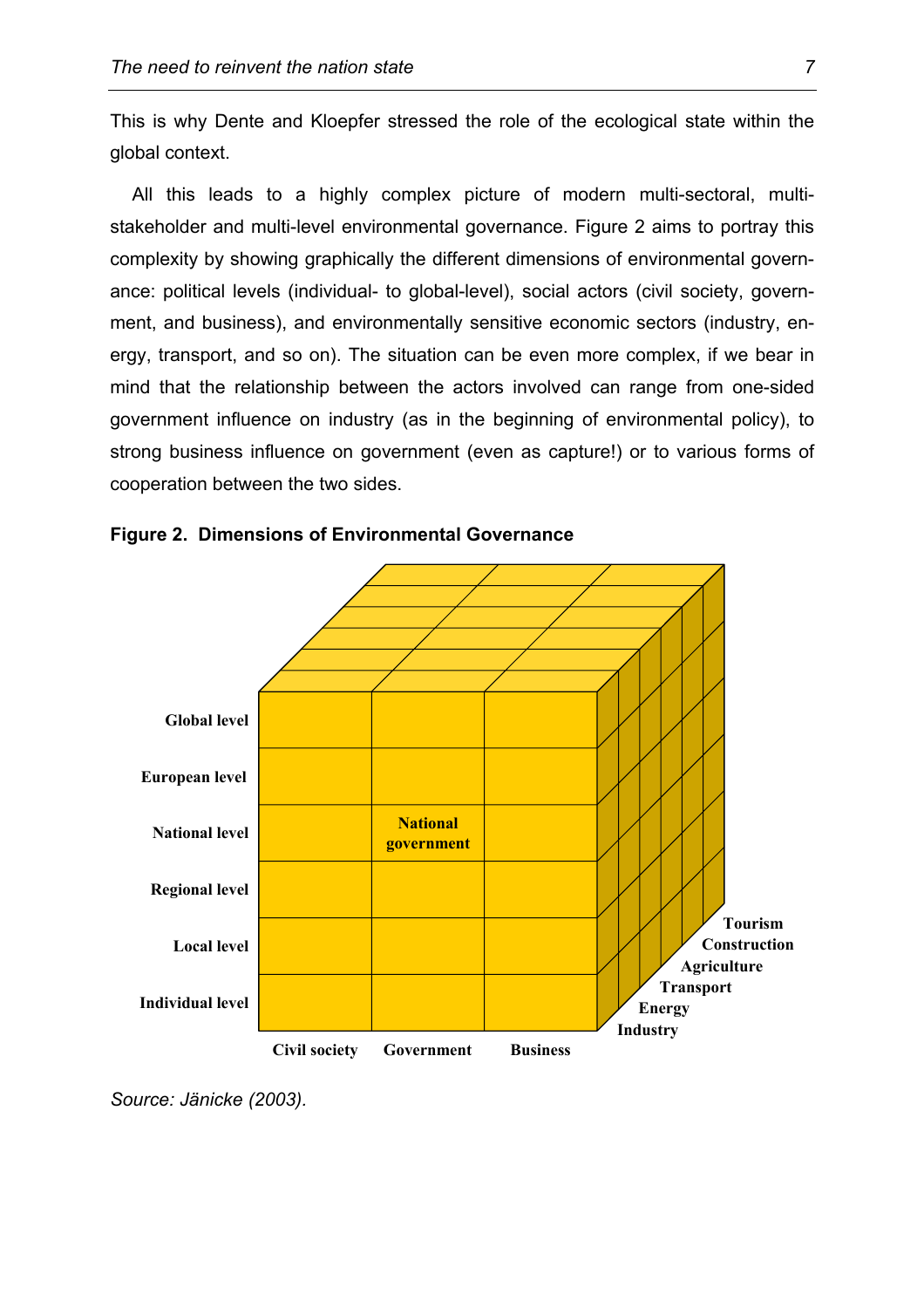### **Reinventing government**

There are three main challenges to the role of government and the nation–state, all of which seem to contradict the postulate of a strong and more effective *environmental state*. The first key challenge is that of e*nvironmental governance*: Today, environmental goods are produced by a large number of public and/or private actors. This leads to utterly complex actor-constellations across sectors and levels and has given rise to the concept of governance, often conceived as a substitute to 'government'. *Political globalization*—the globalization of policies (and especially that of environmental policy) which is said to reduce the role of the sovereign nation-state—is the second key challenge. Finally there is the challenge of e*conomic globalization*; the role of international markets and multinational corporations is said to put pressure on the scope of action of the nation-state.

 Before turning to the role of the nation-state in the process of political and economic globalization, it is worth mentioning that in the context of environmental governance the role of government in general needs to be reinvented. Even if voluntary agreements were a general solution, someone would have to make sure that the ultimate goal is finally reached (OECD, 2003). These soft instruments do not work without the final say of governments, which includes the ultimate option of hard regulatory interventions ('negotiation in the shadow of hierarchy'). In addition, participation, 'voluntarisation' and consensus need to be complemented by competent moderation and professional public management. Due to market failure, environmental innovation and its diffusion also needs governmental support. Sectoral strategies and the transition management of dirty industries need a strong role of government policies. The Government is the main address, if there are problems such as flooding or BSE. In the late 1990s, almost 80 per cent of the EU directives and regulations were still of the 'command-and-control' variety (Holzinger et al., 2003).

 In this context, it should also be underlined that cooperative approaches to governance need additional government capacities. The total administrative load that is required to develop such modes of government can be 'surprisingly high' (Jordan et al., 2003: 222). The UK environment ministry, for example, recently devoted 17 people to negotiating 42 voluntary agreements.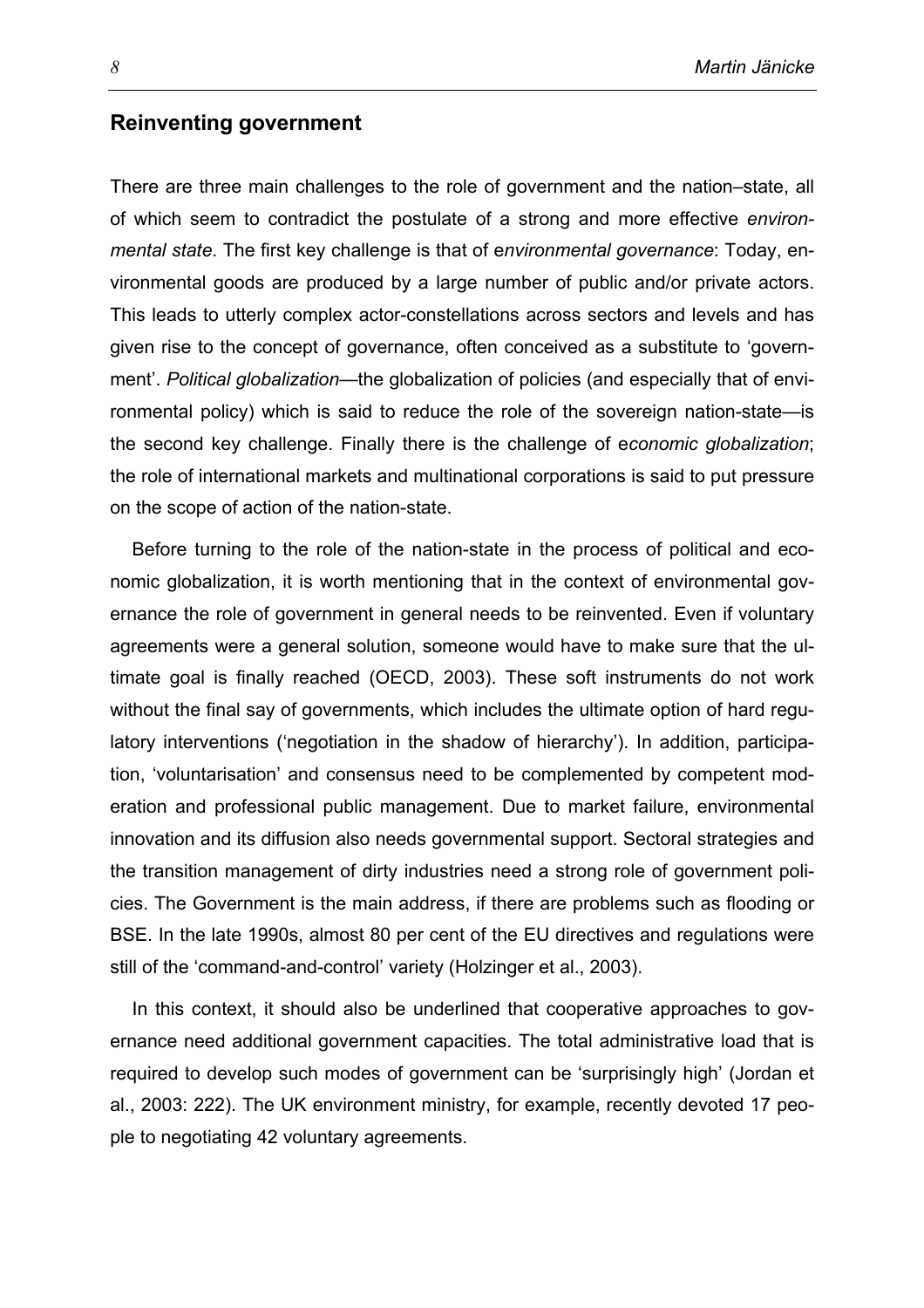There is no doubt that government as a bureaucratic rulemaking machine—with its inherent tendency to expand its regulatory activity—has reached its limits. There is also a relevant potential of activated environmental self-regulation in the sphere of production and consumption. This private potential of action was the starting point of the debate on modern governance and steering beyond government. Modern governance is especially important if we turn to the difficult task of influencing *environmental flows* in the business sector, e.g., flows along the chain of production and the life cycle of a product. However, in the growing complexity of environmental governance the question of *final responsibility* for solving the relevant environmental problems has become crucial. If everybody is responsible, nobody will be responsible. In this regard there is no functional equivalent to national government. Its role has changed, but not diminished.

### **The environmental state and the internationalization of policies**

As regards the nation-state and national government, we are faced with similar questions: Their role has changed, and there is without any doubt a loss of national sovereignty in the context of global governance. But is this equivalent to a general withering away of the *environmental state*? Or has the loss in sovereignty been compensated by a new potential of collective government action? Are environmental policy and the governance of environmental flows different from other policies that have come under high pressure in the context of globalization?

 There are, indeed, several restrictions on national environmental policy: restrictions by WTO regulations, by EU internal market regulations or by the present role of the USA in the global environmental policy arena. But the fear of a general weakening of the nation-state has so far not been confirmed by empirical research.

 Regarding the role of national governments in global environmental governance, I would like to present some theses, based on different empirical studies.

*Thesis 1. Globalization has created a policy arena for pioneer countries, at least in environmental policy. And pioneer countries play an important role in the development of global environmental governance*. Pioneering environmental policy of certain (highly developed) countries has always been possible since 1970. The influence of small innovative countries in global policy has never before been as important as to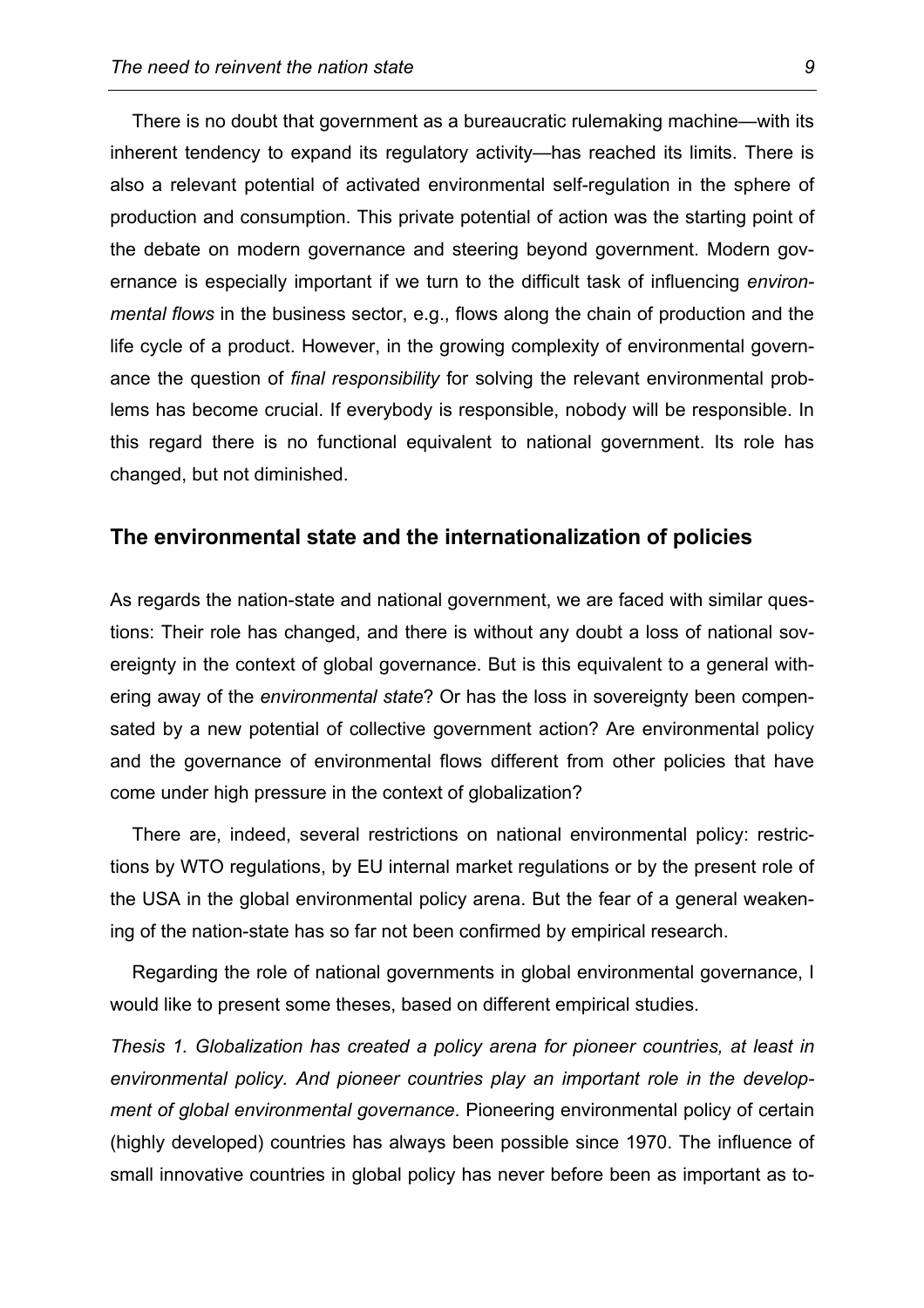day in the field of environmental policy (Andersen and Liefferink, 1997; Jänicke and Weidner, 1997; Jänicke and Jacob, 2001; Andersson and Mol, 2002). This influence is especially important with respect to the development of global environmental governance as observed in Rio de Janeiro (1992) and Johannesburg (2002). Political globalization has created a policy arena for political competition, wherein the pioneer roles of countries are relevant (Meyer et al., 1997). International institutions like the OECD or the UNEP, but also global networks of all kinds, provide a basis for benchmarking and competition in global environmental policy. Regulatory competition gives support to domestic innovative industries or protects the 'national regulatory culture' against pressures to adapt to policy innovation from abroad. The present regulatory competition regarding fuel-efficient products shows signs of 'green protectionism', if we take the 'Top Runner Programme' of Japan's Ministry of Economy, Trade, and Industry (METI) as a far-reaching example.

*Thesis 2. The nation state is both the subject and object of global environmental policy learning and lesson-drawing*. The national government is the subject of policy learning on how to solve environmental problems. At the same time national governments are looking for best practice, observing other governments (Rose, 1993; Bennett, 1991; Kern et al., 2001; Tews et al., 2003). Thereby, successful environmental policy innovations—the introduction of new institutions, instruments, or strategies are often adopted by other governments. This improvement by imitation can be conceived as *horizontal policy learning*. It is an important mechanism of global environmental policy development and policy convergence. International institutions such as the OECD, UNEP or special regimes play an important role as agents for the diffusion of environmental policy innovations. This role seems to be more important than the creation of policy innovations by the international institutions themselves. Figure 3 provides some examples for the process of diffusion of environmental policy innovations (such as environmental ministries or green plans) from pioneer countries to the rest of the world. The speed of diffusion increased in the 1990s, apparently due to the fact that the mobilization prior to and after Rio greatly affected the process of environmental policy diffusion. This may imply capacity building at the national level, even if the divergence of capacities (behind the convergent policy patterns) remains high.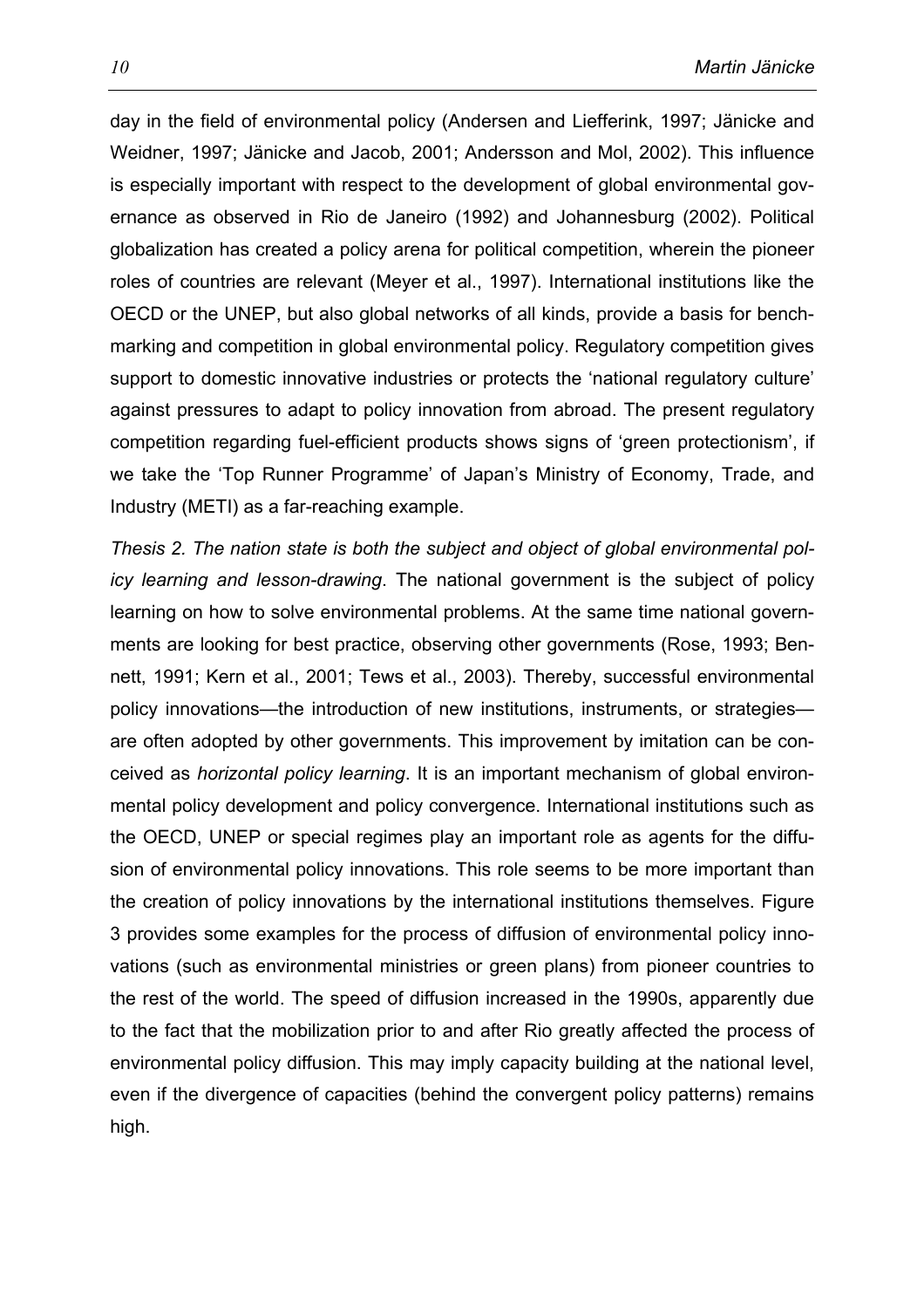



*Source: Busch and Jörgens (2004)* 

*Thesis 3. Globalization has very different effects on policy areas*. The international pressure on wages as well as on taxes on mobile sources or social security provisions is a reality in times of globalization (Scharpf, 1998). But environmental (as well as health or security) standards have their own rules (e.g., WTO) and their own logic in international regulatory competition. It seems that the conditions for concerted actions of environmental ministers in the global arena are at least not adverse, if compared with other policies. Environmental policy has demonstrated considerable competence in using the opportunity structure of multi-level governance.

*Thesis 4. Environmental policy innovation as well as environmental policy regression is primarily caused at the national level*. In an expert inquiry for 20 different countries, we sought to identify the main sectors with environmental problems and restrictions. According to our survey, it is the energy sector, followed by road traffic, agriculture and construction, that faces the most persistent environmental restrictions (Jänicke and Weidner, 1997). Interestingly, these sectors do not generally face fierce global competition, and, in fact, the contrary—for example, the fact that agriculture and the power and construction industries strongly depend upon domestic demand—is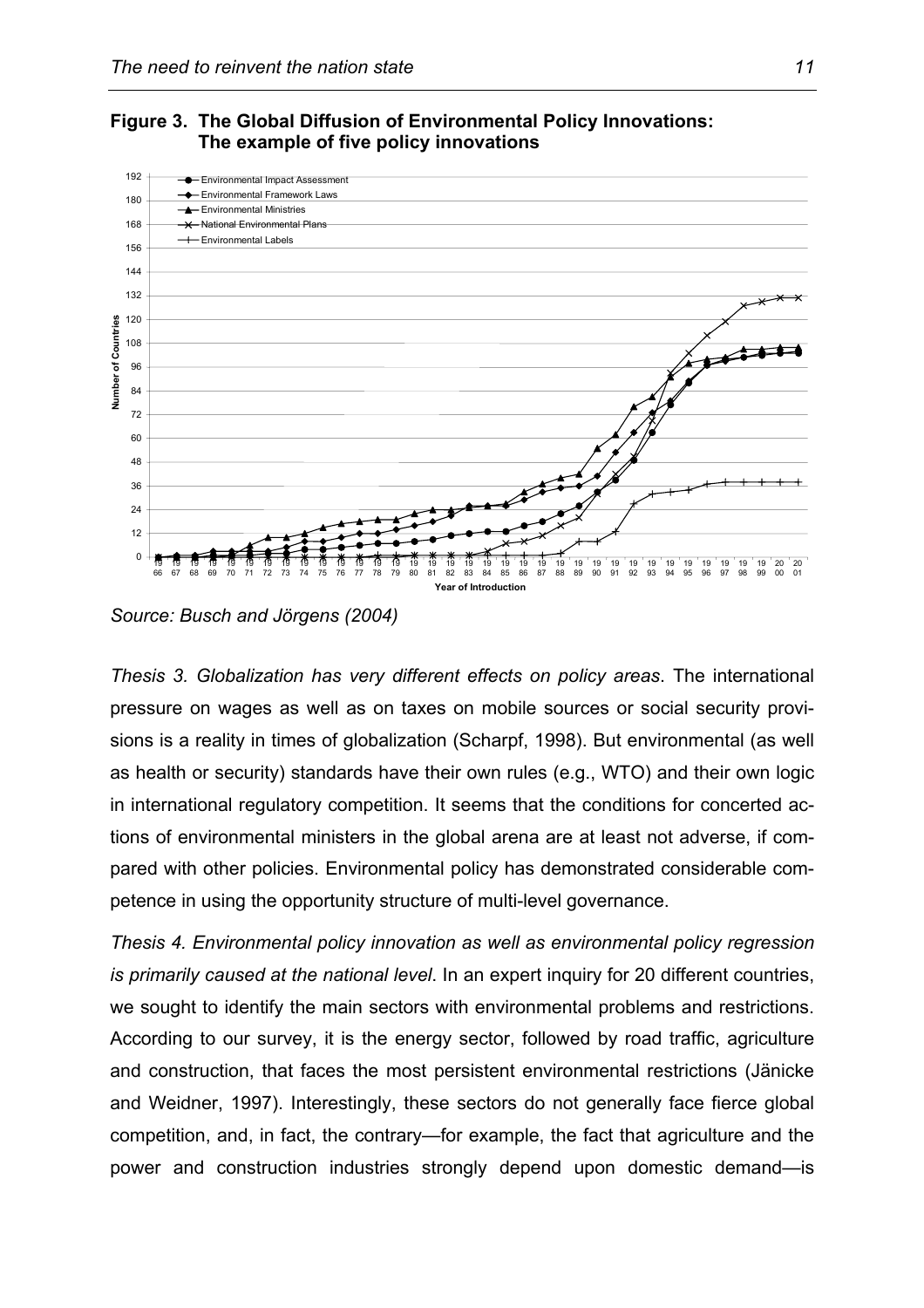largely the case. Again, it is often that the nation state (typically influenced by domestic polluting industries) that resists international regulation: Countries such as the USA, Japan, the UK or, more recently, Denmark are examples of the double option of being either an innovator or a laggard in environmental policy. This range of options, at least for the highly developed countries, once again contradicts the argument of a general weakening of the nation state.

*Thesis 5. Global environmental governance strongly depends on both the competence and creativity of national governments, and on the international system as a complex mechanism of policy diffusion and coordination*. Of course this ('horizontal') view on the role of national governments is no alternative to the ('vertical') view on international institutions. The transformation of the nation state is a transformation *within* the context of international policy networks and institutions. And the international system is an indispensable mechanism of policy diffusion and coordination. Moreover, the international system provides the policy arena, which is important for pioneer roles and pioneering alliances in environmental policy.

 The interesting question is whether international regulation or the competitive role of pioneer countries represents the main engine for global environmental policy development. At the Johannesburg Summit, the EU (strongly influenced by the German government) has for the first time gone beyond the (often minimalist) global consensus by stressing its pioneer role. Together with a large group of about 90 countries, the EU is going to follow an ambitious policy to support renewable energies (Johannesburg Renewable Energy Coalition). This is a new orientation focusing more on horizontal mechanisms of innovation/diffusion and competitive pressure than on global consensus at any price.

*Thesis 6: There is no substitute for the nation state in multi-level environmental governance as regards financial resources, professional competence, coercive power, or pressure for legitimation.* The manpower of national governments is significantly higher than e. g. that of the sectretariats of international regimes (US-EPA: 18.000 employees vs. some hundred in international organisations). As a rule, the state is also the most complex nexus of relationships, being part of highly differentiated global and domestic expert networks (French, 2002: 141). Generally, it has the highest visibility and is the 'first address' in case of complaints (Willke, 1992). There is no comparable public pressure on political actors in Brussels or even on the global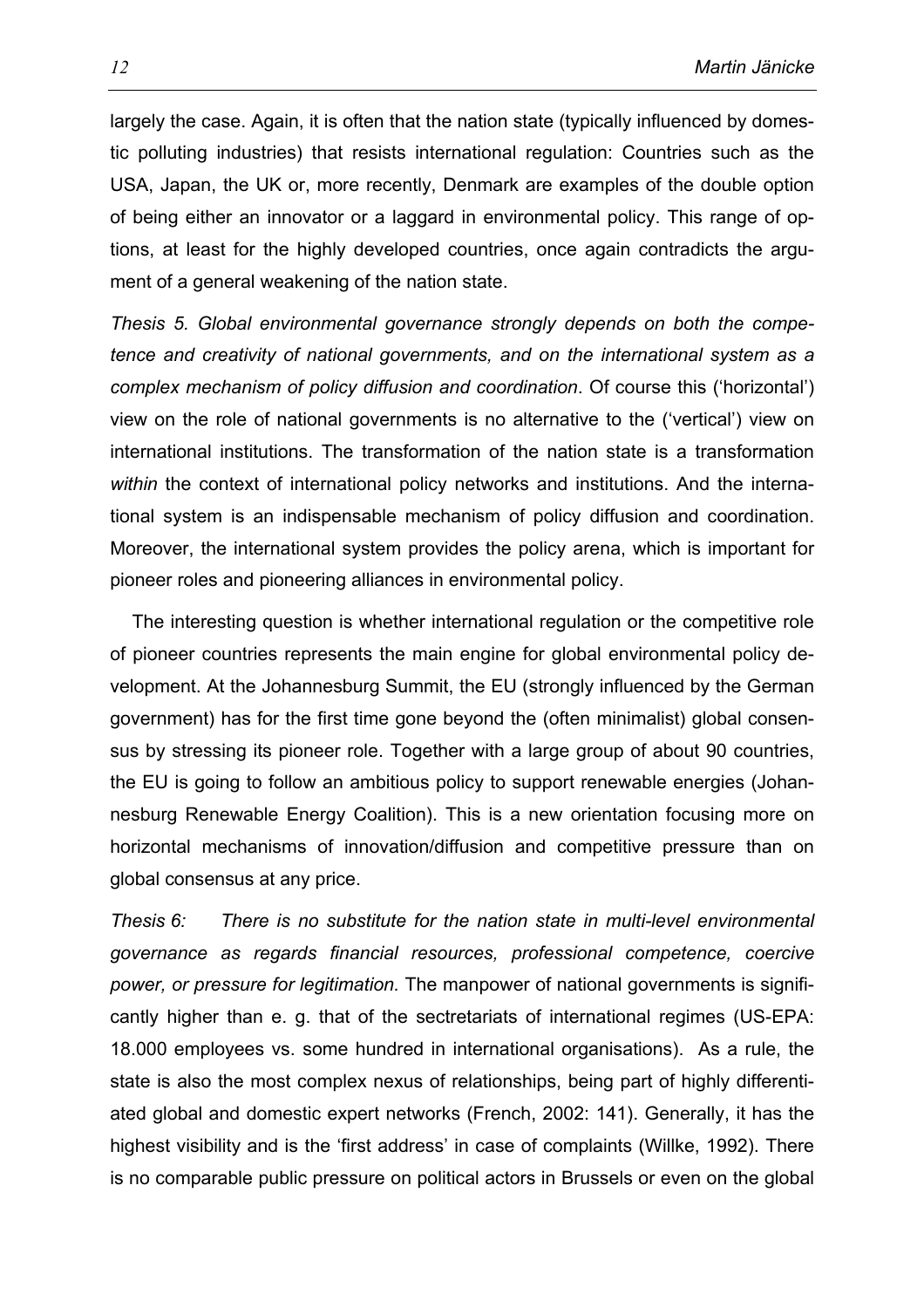level. Finally, it is the national innovation system and the national lead market that play the most important role in the process of global ecological modernization.

## **The** *environmental state* **in the global economy**

The most pessimistic arguments regarding the capacity of the nation state focus on the presumably restrictive role of the global economy. The most popular argument is the 'race-to-the-bottom' (RTB) hypothesis of a regulatory downward-competition between countries, in which the positions of governments in fields like environmental policy deteriorate.

*Thesis 7. There is no 'race to the bottom' in environmental policy—but why?* Several empirical cross-national studies have rejected the RTB-hypothesis. This discussion was extremely important and has provided many insights into the role of environmental policy in the competition between national economies. Many arguments against the RTB-hypothesis are well known today (Vogel, 2001; Wheeler, 2001; Drezner, 2001): Countries and companies that trade with countries with strict regulations tends to have stricter policies themselves (Eliste and Fredricksson, 1998; Foljanty-Jost, 1997)—the largest markets are rather strictly regulated. The globalization of environmental policy has partly changed the framework conditions of the world market (Jänicke and Weidner, 1997; Weidner and Jänicke, 2002; Vogel, 2001). Regulatory competition with respect to the environment often creates first-mover advantages for national economies. This is part of the larger pattern of global competition (Porter and Van der Linde, 1995; Wallace, 1995) and is essential for the development of 'environmental lead markets' (Jänicke and Jacob, 2001). Multinationals tend to use the same standards everywhere (Wheeler, 2000). Differences in environmental standards therefore tend to decrease; generally they are less important than differences in, for example, labor costs or taxes.

 In addition to the preceding observations in the recent literature that cautions against the RTB hypothesis, I would like to add three arguments: First, the environmental issue has, to a certain degree, become a dimension of general technological progress. Forty percent of technological innovations in 2010 are anticipated to be relevant for environmental improvement (Faucheux, 2000). Second, the environmental issue has become important in the light of international competition for inno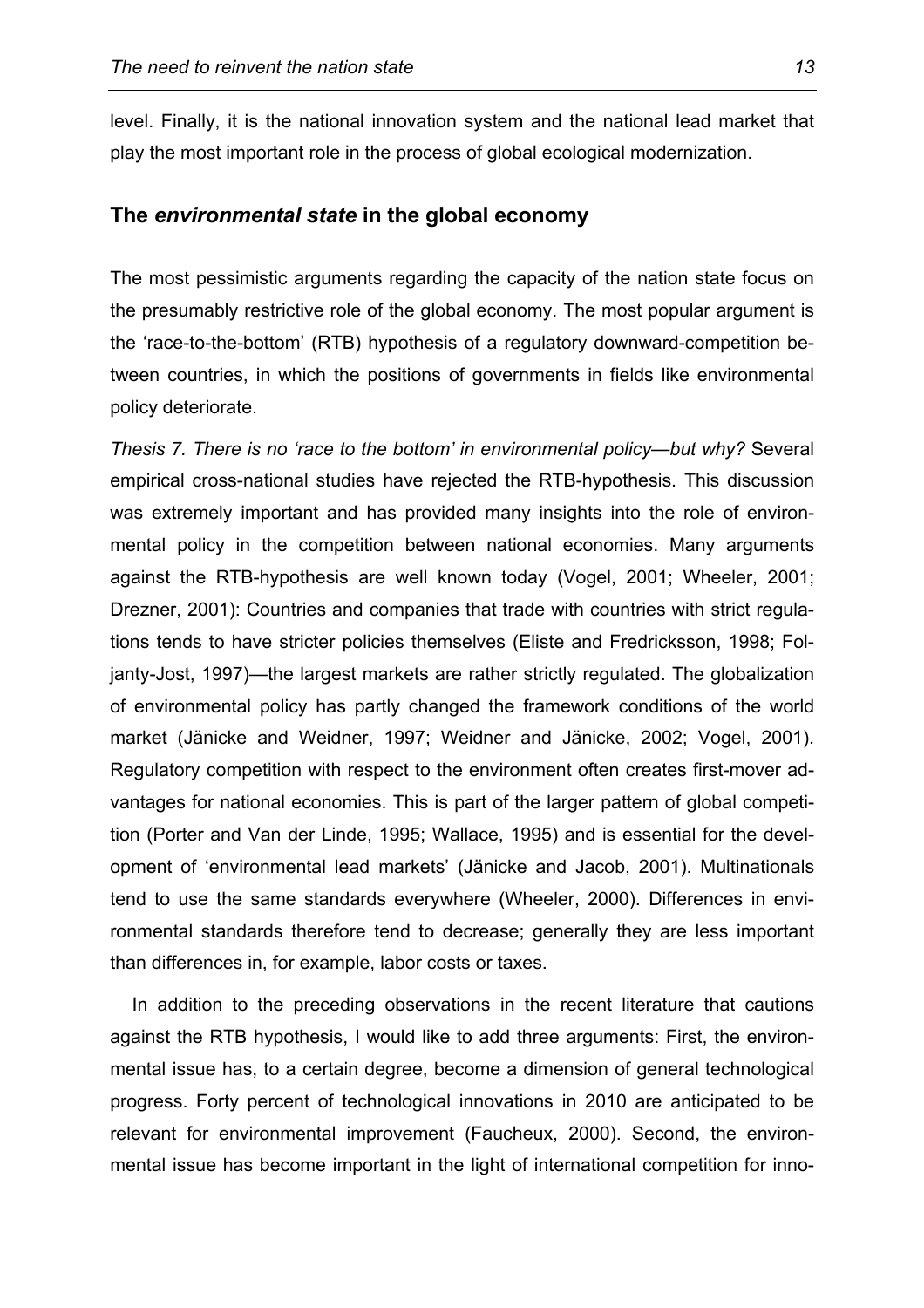vation. Finally, strict environmental regulations (within limits) remain a possibility to protect or support national industries. There has been some complaint about 'green protectionism'—for example when the EU commission proposed a comprehensive regulation for chemical substances (REACH) in 2003. The ambitious 'Top Runner Programme' of the Japanese METI noted above, which is to increase the energy efficiency even of imported products, has been prompted by similar protests in USA administration about a violation of WTO rules (which interestingly did not prevent the METI from extending the program!). All three arguments are extremely important for convincing (at least) some OECD governments to regulate *environmental flows* by assuming a pioneer role that may also influence other countries.

*Thesis 8. Pioneer countries in environmental policy are highly competitive.* The Global Competitiveness Report shows a remarkably high correlation ( $R^2$  = 0.89) between the ambitiousness of environmental policy and the competitiveness of a country (World Economic Forum, 2000). Other studies have revealed a similar relationship (Sturm et al., 2000). These correlations, of course, do not constitute causal proof. The causal relations can go in both directions, and third factors (e.g., the GNP per capita) may be important in explaining both competitiveness and the ambitiousness of environmental policy. But in the light of such a sizable correlation, one can no longer insist on the traditional economic argument of an immanent contradiction between competitiveness and an ambitious environmental policy. The strong intercorrelation of the 'third factor' GNP with environmental policy and economic competitiveness can be explained by the following formula: Highly developed countries are characterized by both high perceived environmental pressure and high capacity to react to that pressure. The interplay of both factors is the main driving force for environmental innovation.

*Thesis 9. The open ('globalized') national economy is characterized by strong government, both in size and scope.* The fear of a general economic pressure, linked to the globalization process, which would reduce the role of governments, especially in open, globalized national economies, has not been supported by empirical research. Cross-national studies have shown, for example, that public expenditures in open economies in the OECD tend to be relatively higher (see Cameron, 1978; Garret, 1998; Bernauer, 2000). It seems plausible to assume that countries that are highly integrated into the international economy tend to have large governments and a lar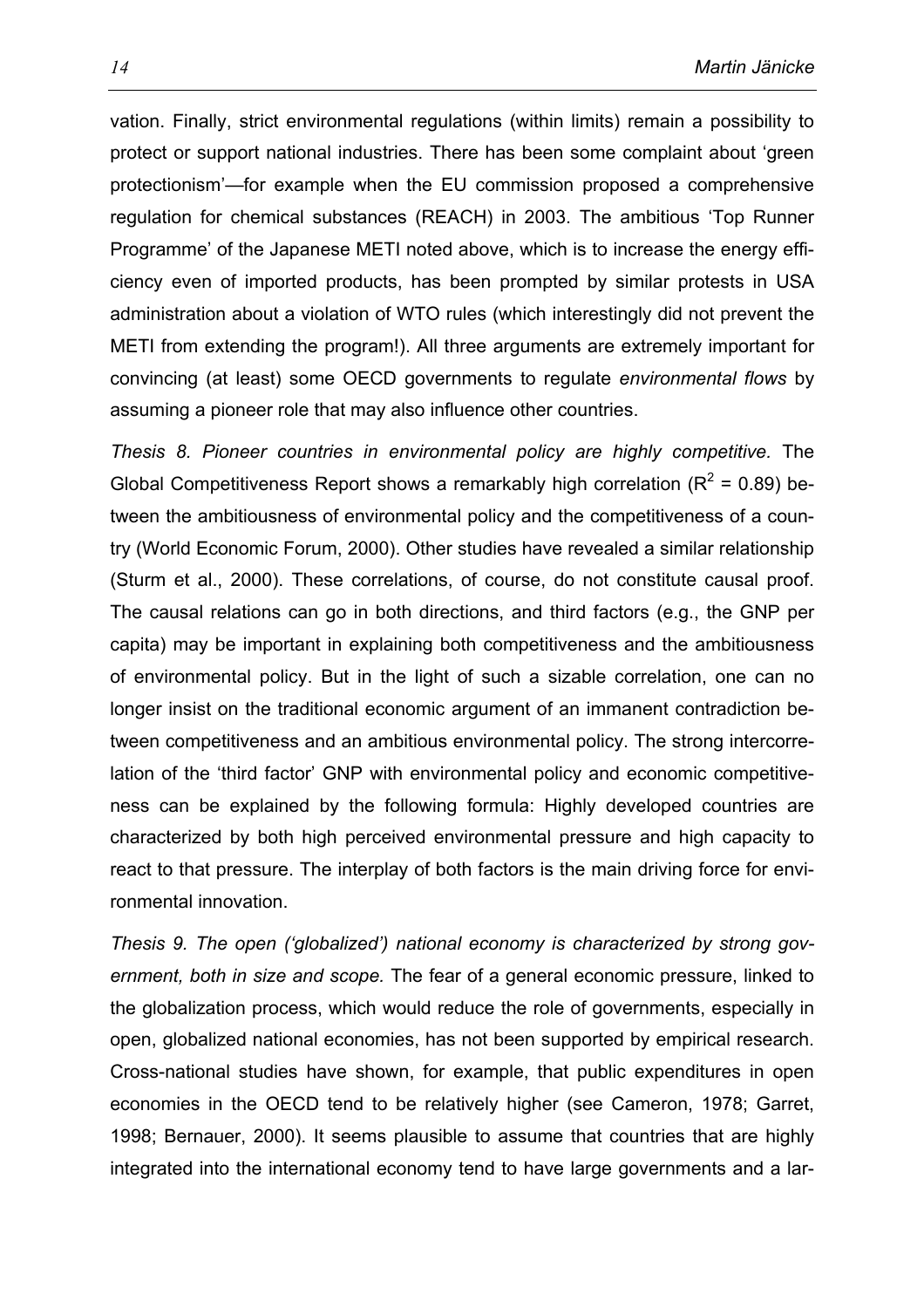ger scope of government activities. Open economies (1) need a well developed infrastructure for successful international competition, which in turn means more money and more public activities in fields such as education, R&D or transport; (2) require that there be compensational, distributional and other effects of rapid structural changes connected, for example, with a low degree of protection of domestic industries; and (3) need more regulatory activities of all kinds that are necessary to adapt to international developments such as global standards.

*Thesis 10. New environmental technologies are created within national 'lead markets', which are induced by government support.* The governance of *environmental flows* at the global level as well as the ecological modernization of the world market depends on the existence of national lead markets for environmental innovations (Jänicke and Jacob, 2001; Beise, 2001). The U.S. as lead market for the Internet, Japan as lead market for the fax machine, or Finland as lead market for mobile phones are well known examples. Empirically, lead markets are characterized by, for example, high per capita incomes, demanding and innovative buyers, high quality standards and pressures for further innovation (see also F. Meyer-Krahmer, 1999).

 Lead markets for *environmental* technologies, however, are characterized by two additional factors: First, environmental innovations relate to global environmental needs. This means that there is a global market potential. The possibility of global market potential may help us to understand why the environmental issue is not in a hopeless situation in the global economy. Second, lead markets for environmental innovations are typically not only stimulated by higher environmental preferences of consumers in that country. Due to market failures, lead markets also depend on special promotion measures (sometimes by NGOs), or by political intervention in the market. To cite an expert on car industry: "…a complex interplay has begun between regulation and competition. The regulatory drive to push down…emissions has forced companies to compete against each other on environmental criteria" (McLauchlin, 2004).

 Here again, the role of the highly developed nation state and of pioneer countries is crucial: In times of economic globalization, multinational enterprises are still in need of both production locations where the risky take-off of a new environmental technology finds public support, and of innovative buyers who are willing to pay a higher price and accept initial technological problems until the innovation becomes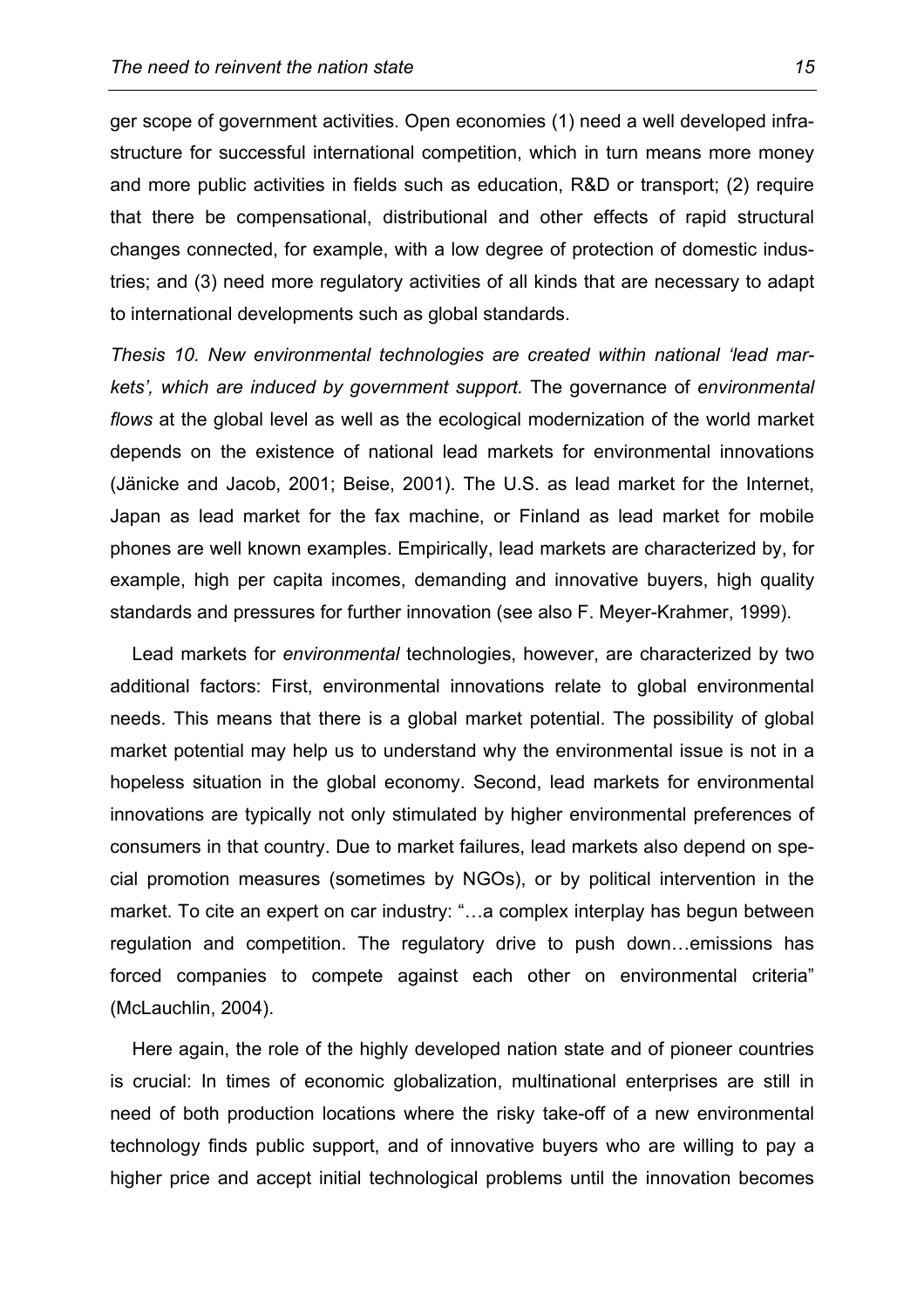cheap and sophisticated enough to succeed on global markets. Regulators in Denmark and Germany created favorable market conditions, and energy consumers in both countries were willing to bear the initially high price for wind power technology until it became competitive and profitable on the global market. Needless to say, that the strengthening of wind power results in a reduction of problematic *environmental flows*, e.g., from fossil fuels or nuclear energy.

## **Reservations**

The foregoing arguments should not, however, be misunderstood as an overly optimistic picture of the role of the e*nvironmental state* in the global arena. In general, we are not very successful in the field of environmental protection. And the task of governing *environmental flows* within the system of production and consumption has proven to be even more difficult. So far the volume of material flows has steadily increased, while at the same time the environmental quality of these flows has not been significantly improved. The question is, however, whether globalization is really the main obstacle to - or also an opportunity for - far-reaching environmental progress.

 Two important reservations need to be stressed. First of all, so far it is only the highly developed nation state which has preserved or even increased its environmental capacity in the context of globalization. The situation of the less developed countries is still very different. The second caveat is even more important in our context: Pioneer policy in the field of the environment has so far proven to be successful mainly with a 'technology-based' policy approach of ecological modernisation (Jänicke, 1985, Mol 2001). We must acknowledge that structural solutions—changes in the structure of industrial branches or in lifestyles—are much more difficult to achieve. In this case, the mechanisms of the market system and those related to the competition for innovation cannot be used, which limits the range of policy options.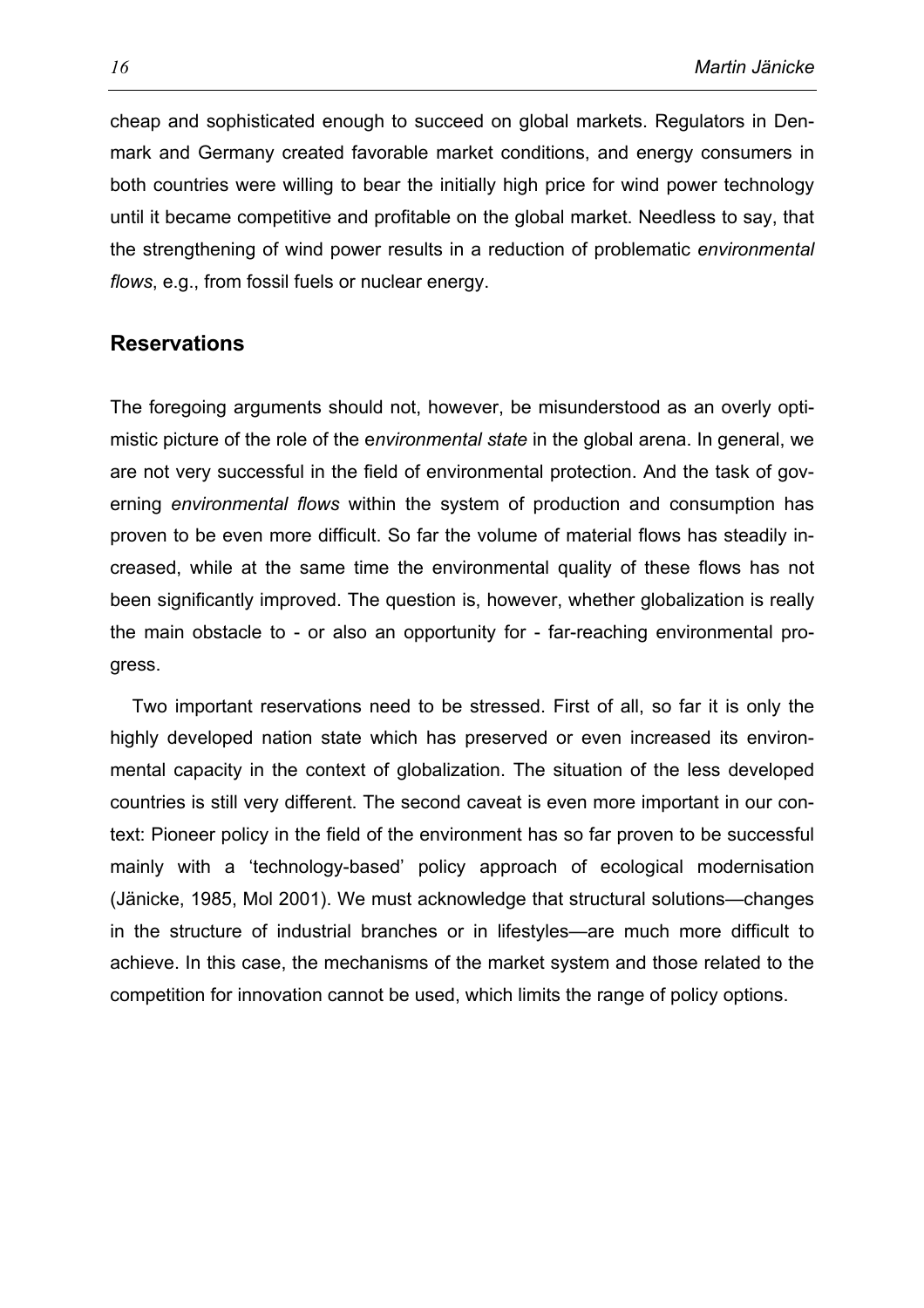### **Conclusion**

Bearing in mind these reservations, I come to the following conclusions:

The (theoretical) concept of the e*nvironmental state* seems to be useful to describe the role of government in a more comprehensive approach to ecological modernization here being understood as cleaning and reducing *environmental* flows within the system of production and consumption. This approach requires multi-level, multisectoral and multi-stakeholder governance. In this context, the *environmental state* may be conceived as the core of environmental governance.

 There are, however, three empirical challenges to the *environmental state*: The first is the new role of government within the complex set of actor constellations, referred to as 'environmental governance.' The second is the role of the nation-state in the context of political globalization. Finally, there is the role of the nation state in the context of economic globalization.

 The role of government has changed in the context of globalization. But neither the increased importance of global markets nor that of global governance have weakened the role of national governments in environmental policy. The scope of action of individual states has sometimes been reduced, but 'governments in concert' have expanded and coordinated their regulatory powers. Pioneer policies, regulatory competition, and technological competition initiated by advanced industrial countries play an important role in the development of global environmental governance.

 Beyond traditional forms of regulation, the governance of *environmental flows* in the sphere of production and consumption needs goal-oriented, cooperative and participative approaches of all kind. But to stress my point once again, the role of government has changed, not diminished. New management capacities are necessary to make the cooperative approaches more effective. Today, regulatory policy has often a rather latent than manifest function. But the importance of regulatory policy has not been reduced. On the contrary, currently new intelligent and more flexible regulatory instruments have been introduced (top-runner approach, feed-in tariffs, emission trading). There is no substitute for elected governments on different political levels when it comes to final responsibilities. It is their role to give the guarantee that the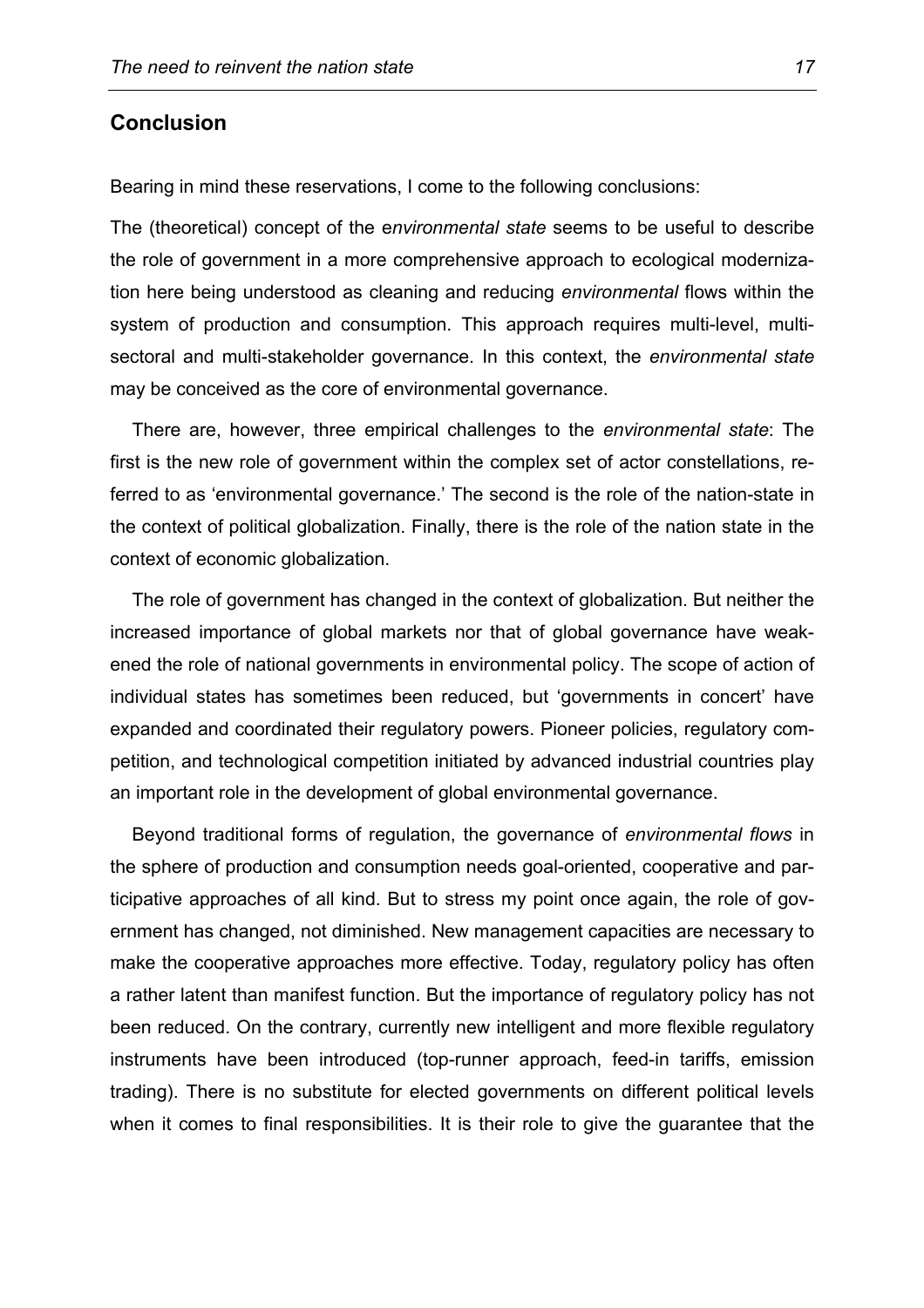most pressing environmental problems—from climate change to the dissipation of toxic substances—are finally solved.

 There is also no substitute for the nation state in multi-level environmental governance as regards financial resources, professional competence,manpower, coercive power, or public pressure. As a rule, the state is also part of highly differentiated global and domestic expert networks. It has the highest visibility and is the 'first address' in case of complaints.

 There is no doubt that even in pioneer countries, there is no reason to be satisfied with national environmental policies. But an ambitious approach to manage *environmental flows* should start from the existing national best practices. And if there is no substitute to government and to the nation-state, we should finally start improving their role and capacity in environmental governance on different levels.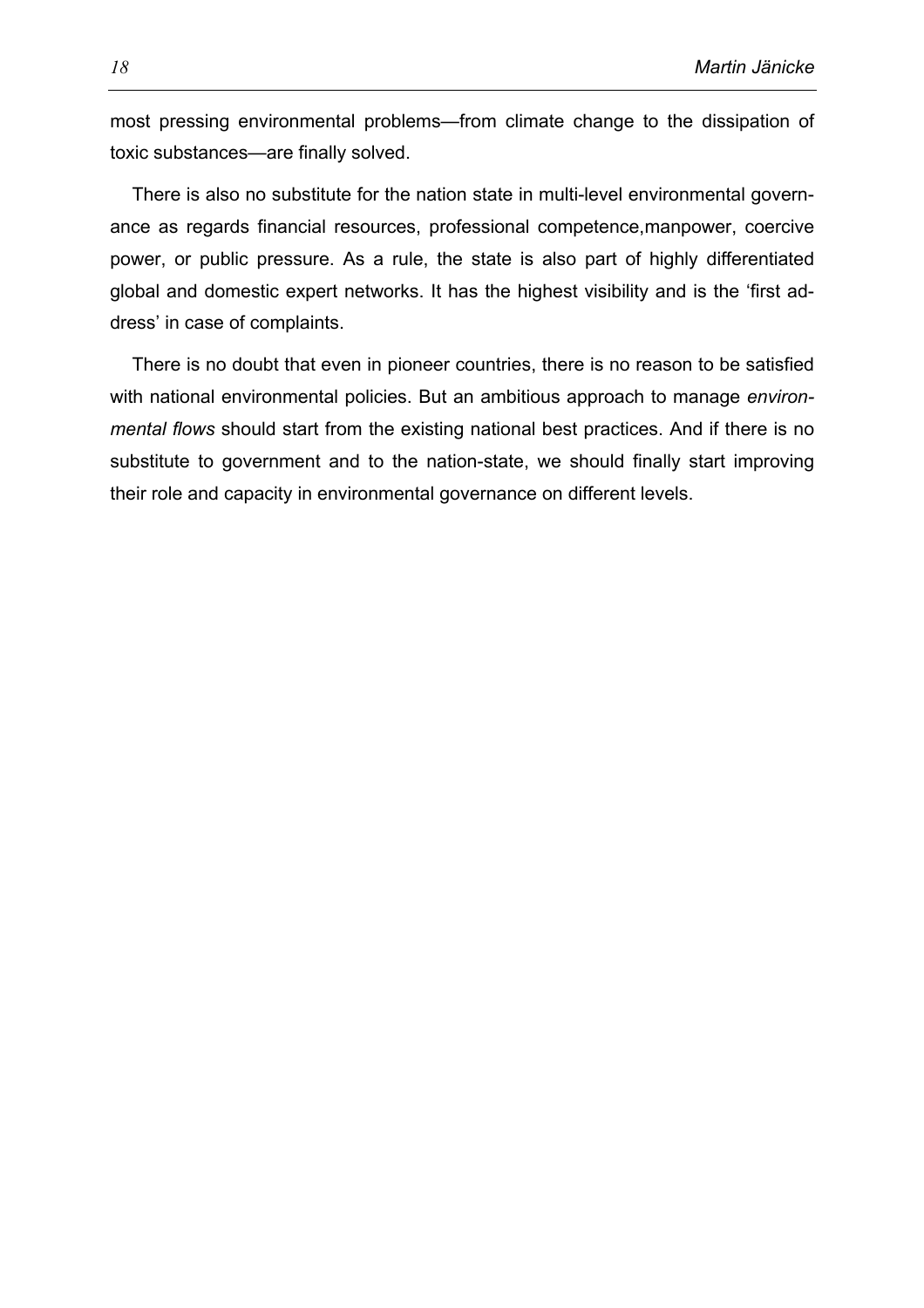#### **References**

- Adriaanse, A., Bringezu, S., Hammond, A., Moriguchi, Y., Rodenburg, E., Rogich, D., Schütz, H. (1997): Resource Flows – The Material Basis of Industrial Economies. Washington: World Resources Institute.
- Andersen, M. S., and Liefferink, D. (Eds.) (1997): European Environmental Policy: The Pioneers, Manchester: Manchester University Press.
- Andersson, M., and Mol, A. P. J. (2002): The Netherlands in the UNFCCC Process Leadership between Ambition and Reality. International Environmental Agreements 2: 49-68.
- Ashford, N. A. et al. (1979): Environment, Health, and Safety Regulation, and Technological Innovation. In: Hill, C.T. and Utterback, J. (Eds.): Technological Innovation for a Dynamic Economy. Cambridge, 161-221.
- Beise, M. (2001): Lead Markets. Country Specific Success Factors of the Global diffusion of Innovations. Heidelberg/New York: Physica Verlag.
- Bennett, C.J. (1991): What is Policy Convergence and What Causes it? British Journal of Political Science 21, 215-233.
- Bernauer, T. (2000): Staaten im Weltmarkt: Zur Handlungsfähigkeit von Staaten trotz wirtschaftlicher Globalisierung. Opladen: Leske+Budrich.
- Busch, P.-O., and Jörgens, H. (2004): Globale Diffusionsmuster umweltpolitischer Innovationen, Forschungsstelle für Umweltpolitik, FFU Report (forthcoming). Berlin.
- Callies, Ch. (2001): Rechtsstaat and Umweltstaat, Tübingen: Mohr Siebeck.
- Cameron, D. R. (1978): The Expansion of the Public Economy: A Comparative Analysis. American Political Science Review 72 (4), 1243-1261.
- Dente, Bruno (1998): Towards Sustainability: Instruments and Institutions for the Ecological State, Paper presented at the Fifth Workshop of the Concerted Action "The Ecological State", Florence, European University Institute, May 25, 1998 (Draft).
- Drezner, D. W. (2001): Globalization and Policy Convergence. International Studies Review 3 (1), 53- 78.
- Dryzek, J. s., Downes, D. Hunold, C. and Schlosberg, D., with Hernes, H.-K. (2003): Green States and the Social Movements: Environmentalism in the United States, United Kingdom, Germany, and Norway. Oxford: Oxford University Press.
- Eliste, P., and Fredriksson, P.G. (1998): Does Open Trade Result in a Race to the Bottom? Cross Country Evidence. Unpublished MS (World Bank).
- Faucheux, S. (2000): Environmental Policy and Technological Change; Towards Deliberative Governance. In: Hemmelskamp, J., Rennings, K., and Leone, F. (Eds.): Innovation-Oriented Environmental Regulation. Theoretical Approaches and Empirical Analysis. Heidelberg, New York: Physica, 153-171.
- Foljanty-Jost, G. (1997): Die Bedeutung Japans für die vergleichende Umweltpolitikforschung vom Modell zum Auslaufmodell?, in: Mez, L. and Weidner, H. (Eds.): Umweltpolitik und Staatsversagen. Perspektiven und Grenzen der Umweltpolitikanalyse. Berlin: Edition Sigma, 314-322.
- French, D. A. (2002): The Role of the State and International Organisations in Reconciling Sustainable Development and Globalization. International Environmental Agreements: Politics, Law and Economics 2, 135-150.
- Garrett, G. (1998): Partisan Politics in the Global Economy. Cambridge: Cambridge University Press.
- Hettige, H., Huq, M., Pargal, S., and Wheeler, D. (1996): Determinants of Pollution Abatement in Developing Countries: Evidence from South and South East Asia. World Development 24 (12), 1891- 1904.
- Jaffe, B., Peterson, S. R., Portney, P. R., and Stavins, R. (1995): Environmental Regulation and Competitiveness of U.S. Manufacturing: What does Evidence Tell Us? Journal of Economic Literature 33 (1)136-63.
- Jänicke, M. (1985): Jänicke, M, (1985): Preventive Environmental Policy as Ecological Modernisation and Structural Policy. Berlin: Wissenschaftszentrum Berlin (IIUG dp 85-2).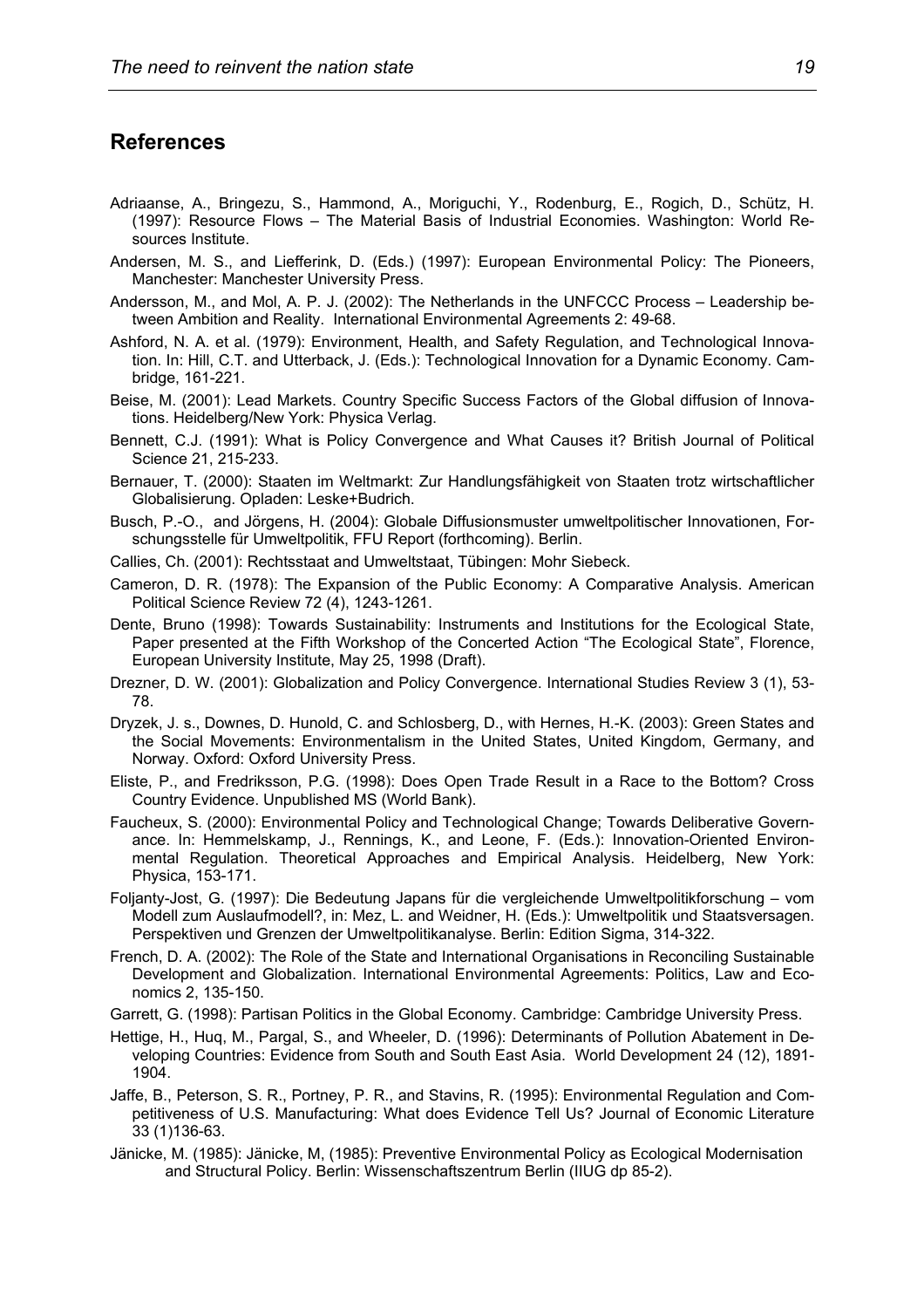- Jänicke, M. (1990): State Failure. The Impotence of Politics in Industrial Society. Cambridge: Polity Press.
- Jänicke, M. (1995): Kriterien und Steuerungsansätze ökologischer Ressourcenpolitik, in: Jänicke, M, Bolle, H.-J., Carius, A. (Eds.): Umwelt Global, Berlin, Heidelberg, New York: Springer, 119-136.
- Jänicke, M. (2003): The Ambivalence of Environmental Governance. In: Meuleman, L., Niestroy, I., Hey, Ch. (Eds.): Environmental Governance in Europe, The Hague: RMNO, 59-62.
- Jänicke, M. Binder, M., and Mönch, H. (1997): 'Dirty Industries': Patterns of Change in Industrial Countries. Environmental and Resource Economics 9: 467-491.
- Jänicke, M., and Jacob, K. (2001): Global Environmental Change and the Nation State: Lead Markets for Environmental Innovations, Paper, presented at the Conference "Global Environmental Change and the Nation State," Berlin 7-8 December 2001.
- Jänicke, M., and Weidner, H. (Eds.) (in coll. with Jörgens, Helge) (1997): National Environmental Policies: A Comparative Study of Capacity-Building. Berlin, Heidelberg, New York: Springer.
- Jänicke, M., and Zieschank, R. (2004): Zielbildung und Indikatoren in der Umweltpolitik, in: Wiggering, H. and Müller, F. (Hrsg.): Umweltziele und Indikatoren, Berlin, Heidelberg, New York: Springer, 39- 62.
- Kern, K., Jörgens, H., and Jänicke, M. (2001): The Diffusion of Environmental Policy Innovations, Wissenschaftfszentrum Berlin, FS II 01-302.
- Kloepfer, M. (Ed.)(1989): Umweltstaat, Berlin, Heidelberg, New York: Springer.
- McLauchlin, A. (2004): Car Industry Rallies to Meet Demands for Lower Emissions. European-Voice.com, Vol. 10 No. 32: 23. September 2004.
- Meyer, J. W., Frank, D. J., Hironaka, A., and Schofer, E., and Tuma, N. B. (1997): The Structuring of a World Environmental Regime, 1970-1990. International Organization 51 (4), 623-651.
- Meyer -Krahmer, F. (1999): Was bedeutet Globalisierung für Aufgaben und Handlungsspielräume nationaler Innovationspolitiken?- In: Grimmer, K. Kuhlmann, St., and Meyer-Krahmer, F. (Eds.): Innovationspolitik in globalisierten Arenen.- Opladen: Leske u. Budrich: 43-74.
- Mol, A. (2001): Globalisation and Environmental Reform. The Ecological Modernization of the Global Economy. Cambridge, London: MIT Press.
- Mol, A., Spaargaren, G., Bruyninckx, H., Oosterveer, P., van den Burg, S. (2003): "Governing Environmental Flows". Re-inventing the State in Global Modernity, Position Paper for the International Conference on 'Governing Environmental Flows', June 13-14, Wageningen, 1 – 11.
- Mol, A., Spaargaren, G. (2003): Towards a Sociology of Environmental Flows.- Paper for the International Conference on 'Governing Environmental Flows', June 13-14, Wageningen, 1-27.
- OECD (2003): Voluntary Approaches for Environmental Policy, Paris: OECD.
- Porter, M. E., and Van der Linde, C. (1995): Green and Competitive: Ending the Stalemate. Harvard Business Review 9/10, 120-134.
- Rose, R. (1993): Lesson-Drawing in Public Policy. A Guide to Learning across Time and Space. Chatham, NJ: Chatham House.
- Scharpf, F. W. (1998): Die Problemlösungsfähigkeit der Mehrebenenpolitik in Europa, In: Kohler-Koch, B. (Eds.): Regieren in entgrenzten Räumen.- Sonderheft 29 der PVS. Opladen: Westdeutscher Verlag, 121-144.
- Sturm, A., Wackernagel, M., and Müller, K. (2000): The Winners and Losers in Global Competition. Why Eco-Efficiency Reinforces Competitiveness: A Study of 44 Nations. Chur/Zürich: Verlag Rüegger.
- Tews, K., Busch, P.-O., Jörgens, H. (2003): The Diffusion of New Environmental Policy Instruments. European Journal of Political Research 42, 569-600.
- Tsebelis, G. (2002): Veto Players. How Political Institutions Work. New York 7 Princeton: Russel Sage.
- Vogel, D. (2001): Is There a Race to the Bottom? The Impact of Globalization on National Regulatory Policies. The Tocqueville Review/La Revue Tocqueville, Vol XXII, No.1, 163-173.
- von Weizsäcker, E., Lovins, A. B., and Lovins, L. H. (1998) Factor Four. London: Earthscan.
- Wallace, D. (1995): Environmental Policy and Industrial Innovation. Strategies in Europe, the USA and Japan. London: Earthscan.